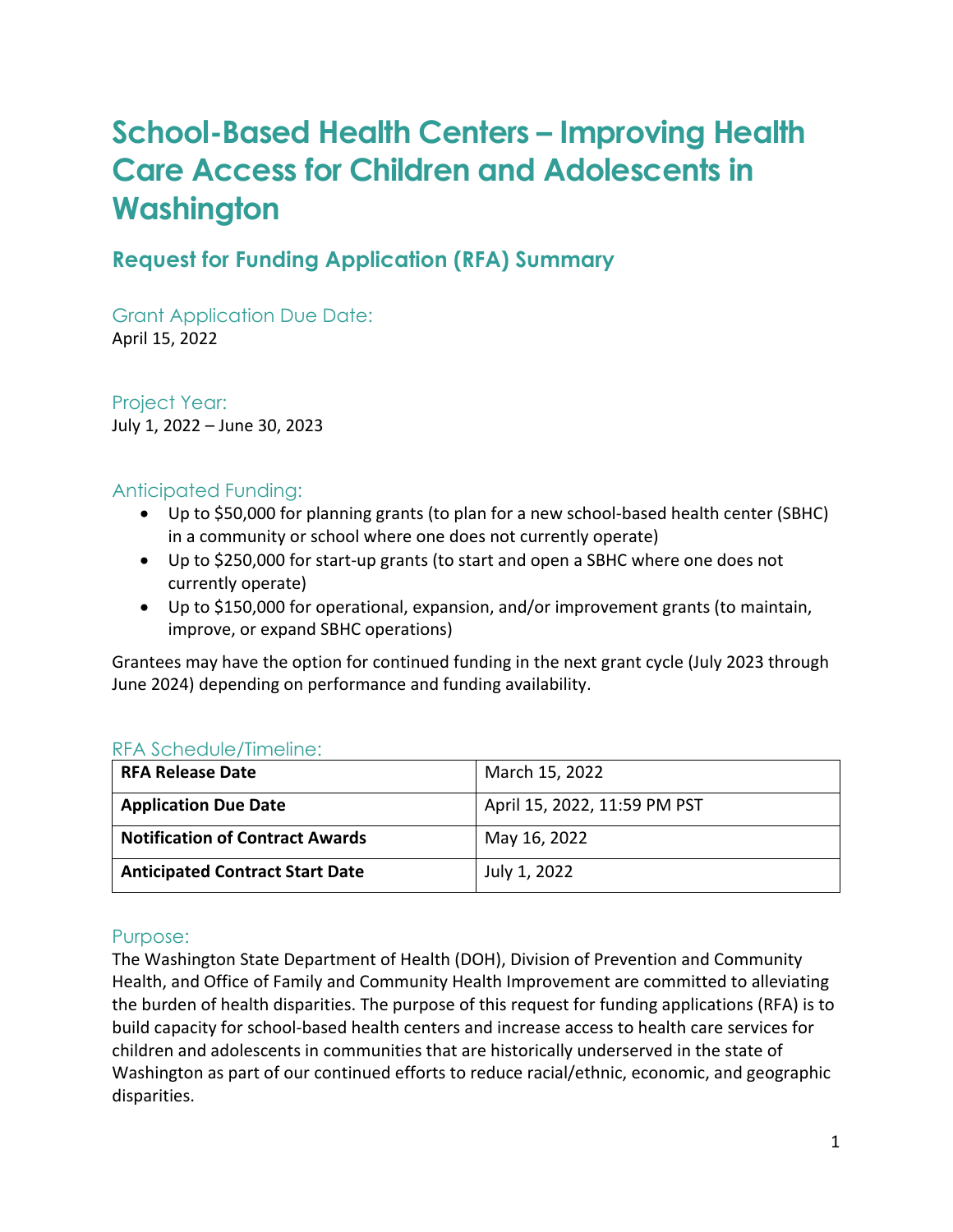The Washington State Legislature passed [Substitute House Bill 1225](https://app.leg.wa.gov/billsummary?BillNumber=1225&Year=2021) in 2021. [The new law \(RCW](https://app.leg.wa.gov/RCW/default.aspx?cite=43.70.825)  [43.70.825\)](https://app.leg.wa.gov/RCW/default.aspx?cite=43.70.825) directs DOH to establish a school-based health center (SBHC) program to expand and sustain the availability of SBHCs to K-12 students in public schools, with a focus on historically underserved populations. We are inviting organizations to submit an application to apply for funds to plan, start, sustain, or improve a SBHC.

#### Background:

Children and youth should have access to medical, dental, and behavioral health services that are youth-friendly, age-appropriate, and culturally responsive while supporting continued access to learning opportunities. Without regular and accessible preventive services, many health conditions can develop into health care crises, resulting in not only higher costs, but also long-term negative health and educational outcomes. When students are healthy, they are more ready to learn. SBHCs are an evidenced-based, effective model for providing high quality, culturally responsive, and equitable care. Washington state's first SBHC program began in Seattle in 1989. Today, there are over 65 SBHCs sponsored by more than 25 health care organizations throughout the state. A list of current SBHCs in Washington is available on the [Washington School-Based Health Alliance \(WA SBHA\) website.](https://wasbha.org/sbhcs-in-washington-2/)

The legislation defines an SBHC as "a collaboration between the community, the school, and a sponsoring [health care] agency that operates the school-based health center, which is a student-focused health center located in or adjacent to a school that provides integrated medical, behavioral health, and other health care services such as dental care." The health care sponsor can be a community clinic, hospital, health care system, public health department, federally or locally controlled Tribal health clinic and/or Tribal health program. More information on school-based health centers can be found at: What is a School-Based Health [Center \(SBHC\)? - Washington School-Based Health Alliance \(wasbha.org\)](https://wasbha.org/sbhcs-in-washington/)

### Grant Information:

The intent of this funding is to fund projects that will:

- Increase the number, capacity, and sustainability of SBHCs in Washington
- Improve the health and educational outcomes of children and youth in Washington
- Continue efforts to increase health equity throughout Washington and prioritize serving, engaging, and supporting historically underserved communities, including Tribal and Urban Indian communities

DOH expects to create and fund three grant types (Table 1): planning, start-up, and operational/expansion/improvement grants, with the goal of funding three or more of each grant type during this funding cycle. Grant awards will be for a 12-month period to start; funding after one year is not guaranteed and will be dependent on meeting grant deliverables and availability of state funding. Applicants may submit multiple proposals, but only one proposal per SBHC site.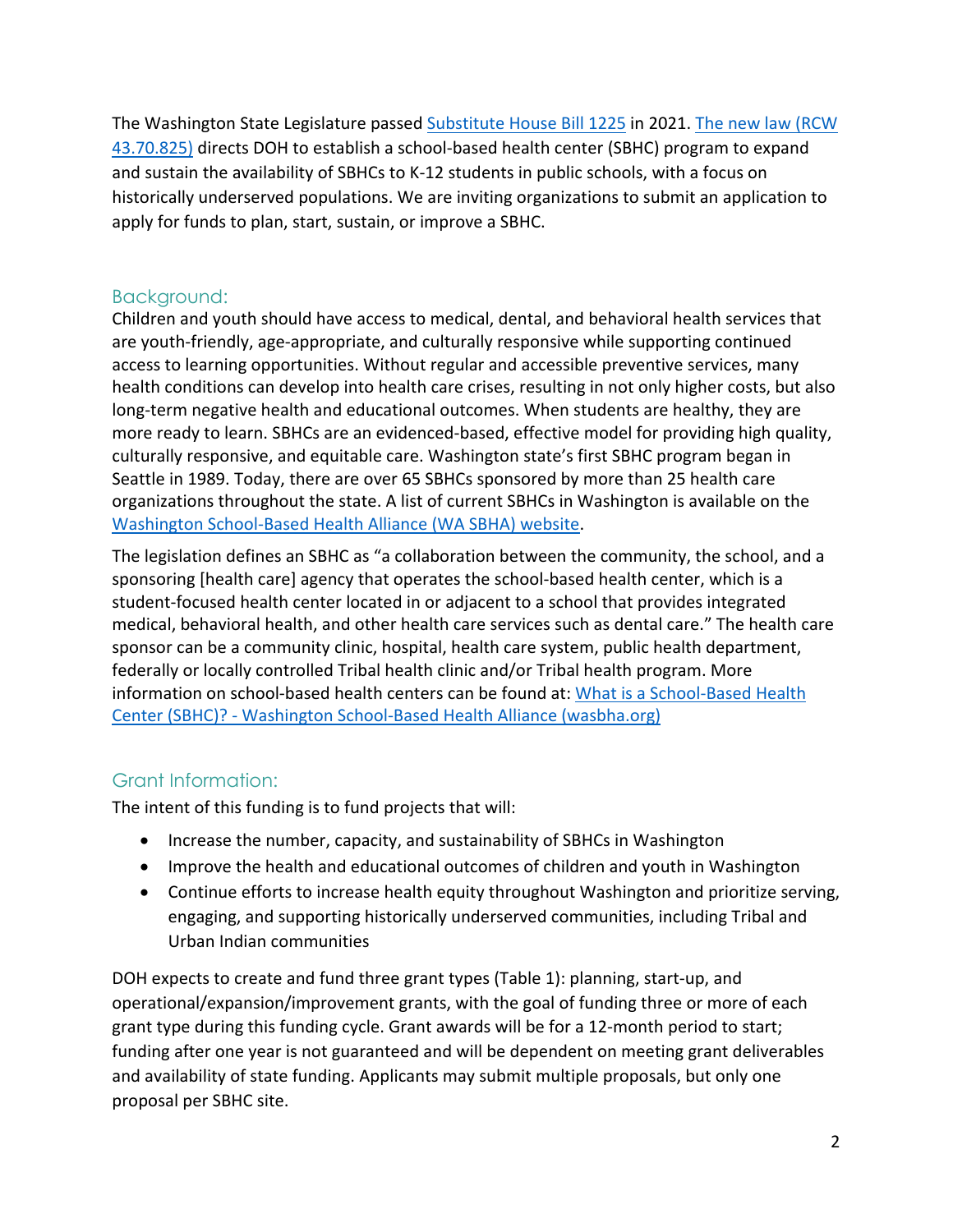<span id="page-2-0"></span>

|  |  |  |  |  | <b>Table 1: Grant Types and Summary</b> |
|--|--|--|--|--|-----------------------------------------|
|--|--|--|--|--|-----------------------------------------|

|                                                                                           | <b>Planning Grant</b>                                                                                                                                                                                                                                                                                                                  | <b>Start-Up Grant</b>                                                                                                                                                                                                                                                                                                                                                                                                                                                                              | <b>Operational, Expansion,</b><br>and/or Improvement<br>Grant                                                                                                                                                                                                                                                                                                                                                                                                                                        |
|-------------------------------------------------------------------------------------------|----------------------------------------------------------------------------------------------------------------------------------------------------------------------------------------------------------------------------------------------------------------------------------------------------------------------------------------|----------------------------------------------------------------------------------------------------------------------------------------------------------------------------------------------------------------------------------------------------------------------------------------------------------------------------------------------------------------------------------------------------------------------------------------------------------------------------------------------------|------------------------------------------------------------------------------------------------------------------------------------------------------------------------------------------------------------------------------------------------------------------------------------------------------------------------------------------------------------------------------------------------------------------------------------------------------------------------------------------------------|
| <b>Funding</b><br><b>Amount</b>                                                           | Up to \$50,000                                                                                                                                                                                                                                                                                                                         | Up to \$250,000                                                                                                                                                                                                                                                                                                                                                                                                                                                                                    | Up to \$150,000                                                                                                                                                                                                                                                                                                                                                                                                                                                                                      |
| Grant<br><b>Purpose</b>                                                                   | Provide funding to gather<br>information, support, and<br>resources to plan for a<br>new SBHC in a<br>community or school<br>where one does not<br>currently operate.                                                                                                                                                                  | Provide funding for start-up<br>costs and first year of<br>operations to open an SBHC<br>where one does not currently<br>operate.                                                                                                                                                                                                                                                                                                                                                                  | Provide funding for<br>established SBHCs for ongoing<br>operations, improvement, or<br>expansion costs.                                                                                                                                                                                                                                                                                                                                                                                              |
| <b>Allowable</b><br>Grant<br>Activities,<br>Purchases, &<br>Costs (but not<br>limited to) | Staff time<br>$\bullet$<br>Community<br>$\bullet$<br>engagement<br>activities, including<br>food and stipends, to<br>obtain input on the<br>development of the<br><b>SBHC</b><br>Youth engagement to<br>$\bullet$<br>obtain input on the<br>development of the<br><b>SBHC</b><br>Training<br>$\bullet$<br><b>Supplies</b><br>$\bullet$ | Supplies<br>$\bullet$<br>Equipment/technology<br>$\bullet$<br>Furniture<br>$\bullet$<br>Capital improvements<br>$\bullet$<br>Community engagement<br>$\bullet$<br>activities, including food<br>and stipends, to obtain<br>input on the<br>implementation of the<br><b>SBHC</b><br>Training<br>$\bullet$<br>Marketing<br>$\bullet$<br>Telehealth or mobile<br>$\bullet$<br>equipment to add<br>services or extend reach<br>of SBHC<br>Youth engagement<br>$\bullet$<br>activities<br>Core staffing | Supplies<br>$\bullet$<br>Equipment/technology<br>$\bullet$<br>Furniture<br>$\bullet$<br>Community engagement<br>$\bullet$<br>activities, including food<br>and stipends, to obtain<br>input on the SBHC<br>Training<br>$\bullet$<br>Marketing<br>$\bullet$<br>Telehealth or mobile<br>$\bullet$<br>equipment to add<br>services or extend reach<br>of SBHC<br>Youth engagement<br>$\bullet$<br>activities<br>Core staffing<br>$\bullet$<br>Additional staffing for<br>$\bullet$<br>expanded services |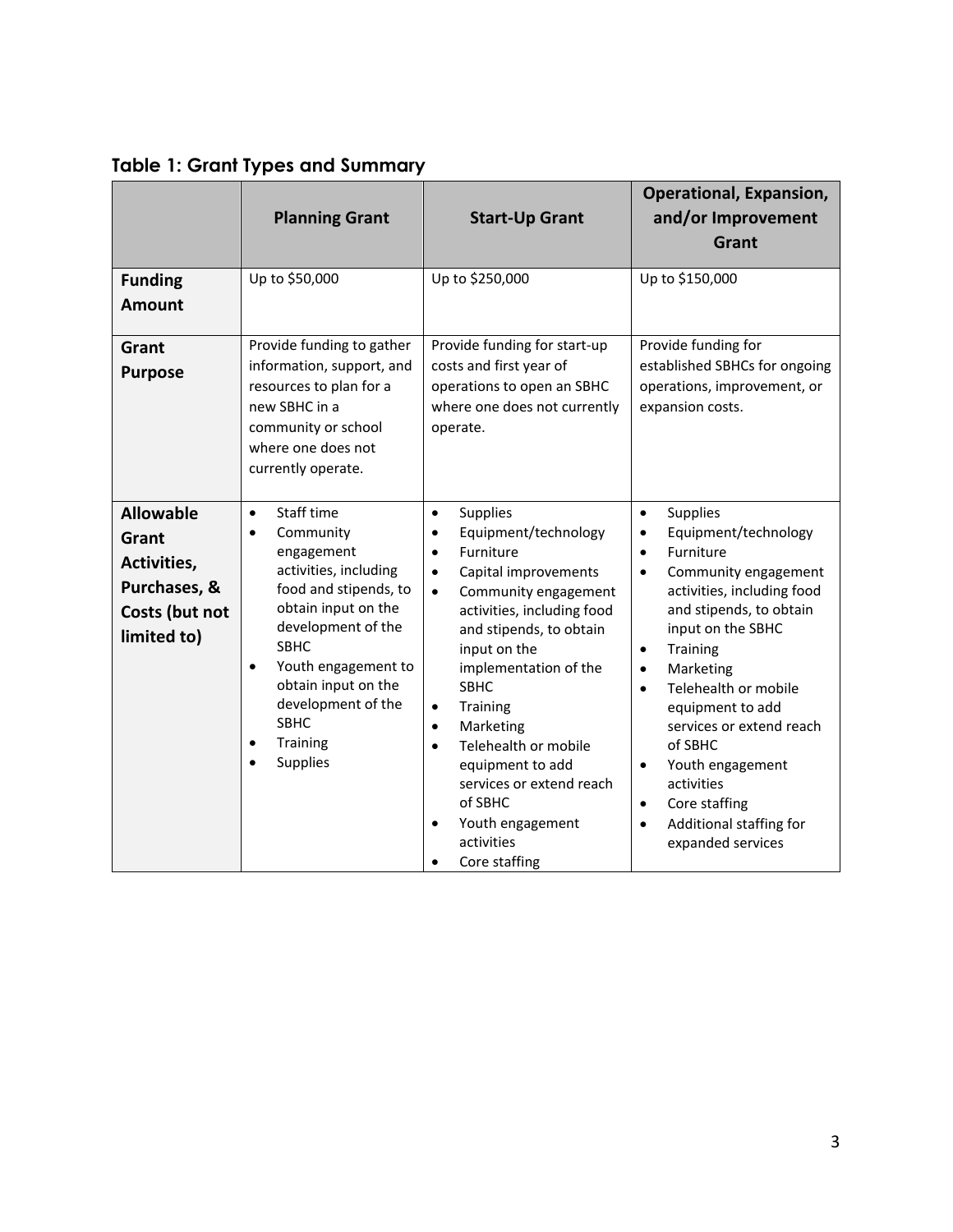| <b>Minimum</b>      | Once operational, SBHC services and staffing should demonstrate that they can or currently                                                                                            |
|---------------------|---------------------------------------------------------------------------------------------------------------------------------------------------------------------------------------|
| <b>Requirements</b> | follow these guidelines:                                                                                                                                                              |
| for SBHC            | Be in or adjacent to a school.<br>$\bullet$                                                                                                                                           |
|                     | Provide comprehensive and integrated medical and behavioral health care services, or<br>$\bullet$                                                                                     |
| Services and        | referrals to appropriate providers, that are responsive to the community and the young                                                                                                |
| <b>Staffing</b>     | people they serve                                                                                                                                                                     |
|                     | Collaborate with applicable providers in the community (i.e. PCP, BH, Vision,<br>$\bullet$                                                                                            |
|                     | Dental, etc.) for referrals, consultation, and for care not provided at the SBHC or when<br>the SBHC is closed. Telehealth is acceptable to meet this need.                           |
|                     | Provide age-appropriate, youth-centered, youth/family-friendly, culturally and<br>$\bullet$                                                                                           |
|                     | community-responsive care that is grounded in a healing-centered (trauma-informed)<br>approach.                                                                                       |
|                     | All clinical staff must hold a current license to practice in their stated discipline from<br>$\bullet$                                                                               |
|                     | the Washington State Department of Health or equivalent entity, and it must be in<br>good standing.                                                                                   |
|                     | SBHC services must be provided during regular school hours (hours of operation<br>$\bullet$                                                                                           |
|                     | depend on size and needs of school population) and offer some before or after school<br>hours to accommodate student and family needs.                                                |
|                     | DOH recommends SBHC services be available to all district-enrolled students at no cost<br>$\bullet$<br>regardless of ability to pay/insurance status; SBHC services may be offered to |
|                     | students' families, school staff, and the broader community, if SBHC capacity and<br>physical location of the SBHC allow and comply with district or health clinic policy.            |
|                     | See the Washington School-Based Health Alliance website for examples of SBHC services                                                                                                 |
|                     | and staffing models.                                                                                                                                                                  |
|                     |                                                                                                                                                                                       |

### **Funding Terms and Conditions**

For all grant applicants, the following requirements and limitations apply:

- The applicant will act as the fiscal agent responsible for project financial management and operations.
- All grants are performance-based grants and funds are paid upon completion of deliverables. The schedule of deliverables and payment is flexible.
- Grant awards after one year of funding are not guaranteed. Grantees may have the option to renew contracts for additional funding based on performance (meeting grant deliverables) and availability of state funding.
- Indirect and/or administrative costs cannot be more than the federally approved rate for your organization or more than 10% of the total grant award.

All Request for Funding Application activities and timelines are estimated due dates. The terms and dates listed are subject to change at the sole discretion of the Department of Health (DOH). DOH reserves the right to amend the schedule at any time and for any reason. Any changes or updates will be posted on the **SBHC WA Portal webpage**. Applicants are responsible for downloading any amendments as they are sent out. DOH is not responsible for any misplaced or misdirected documentation.

All awards will be subject to DOH contracting terms and conditions (see [Appendix A\)](#page-20-0).

#### **Public Records/Freedom of Information Act Disclaimer**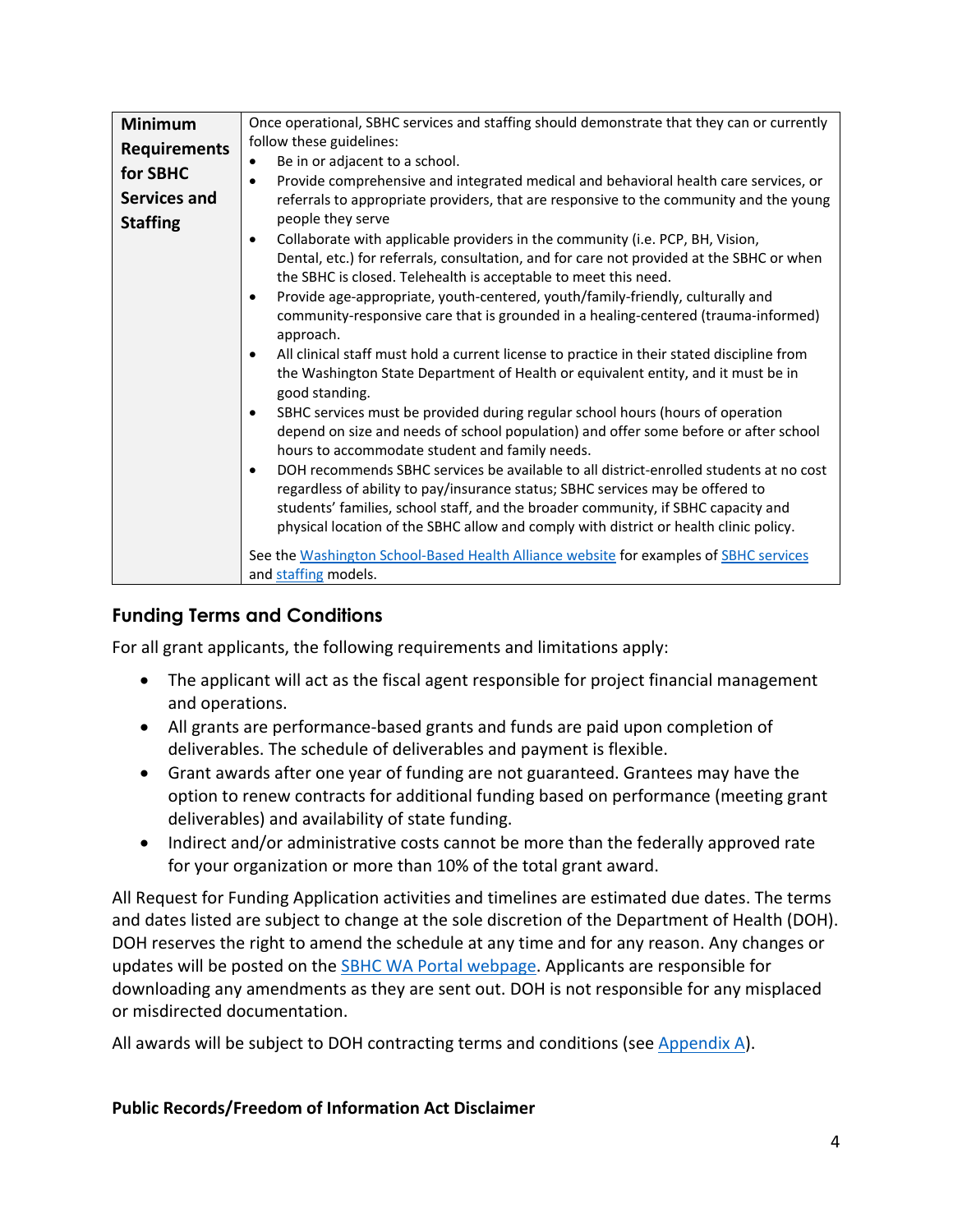Information shared with us as part of this application or participation in DOH School-Based Health Center Program activities is subject to state and federal public disclosure laws and will not be anonymous. Please mark any information on your application that you would like to be kept confidential. For questions or more information, contact the Department of Health at [adolescenthealthunit@doh.wa.gov.](mailto:adolescenthealthunit@doh.wa.gov)

### <span id="page-4-0"></span>**Grant Requirements**

In accordance with [RCW 43.70.825,](https://app.leg.wa.gov/RCW/default.aspx?cite=43.70.825) all proposed projects must be delivered in schools or school districts serving a high proportion (50% or higher) of students who come from a *community or population that has been historically underserved.* We are aligning our definition of historically underserved with the Office of Superintendent of Public Instruction's (OSPI) definition of Students Furthest from Educational Justice. The selection committee is open to reviewing data that may lead to expanded definitions. Examples could include any combination of the following:

- Students who identify as Black, Indigenous, or Persons of Color
- Students with disabilities
- Students receiving English Learner services
- Students who are migratory
- Students experiencing homelessness
- Students in foster care
- Students who identify as Two Spirit LGBTQ+
- Students receiving free or reduced-price lunch, and/or students living at or below the [Federal Poverty Level](https://www.healthcare.gov/glossary/federal-poverty-level-FPL/)
- Students receiving special education services
- Students living in geographic areas with low access to health care services, including health professional shortage areas, medically underserved areas, areas with long wait lists for health care services, and areas that are geographically isolated from health care services for young people

### These groups **do not need to be mutually exclusive**. For example:

- High School A serves 60% students who are low-income. This **qualifies** them as serving a high proportion of historically underserved youth.
- High School B serves 45% students who are low-income and is located in a rural, medically underserved area (100% of students). This **qualifies** them.
- High School C serves 90% students who identify as BIPOC, 10% students who are migratory, and 25% students who receive English Language Learner services. This **qualifies** them.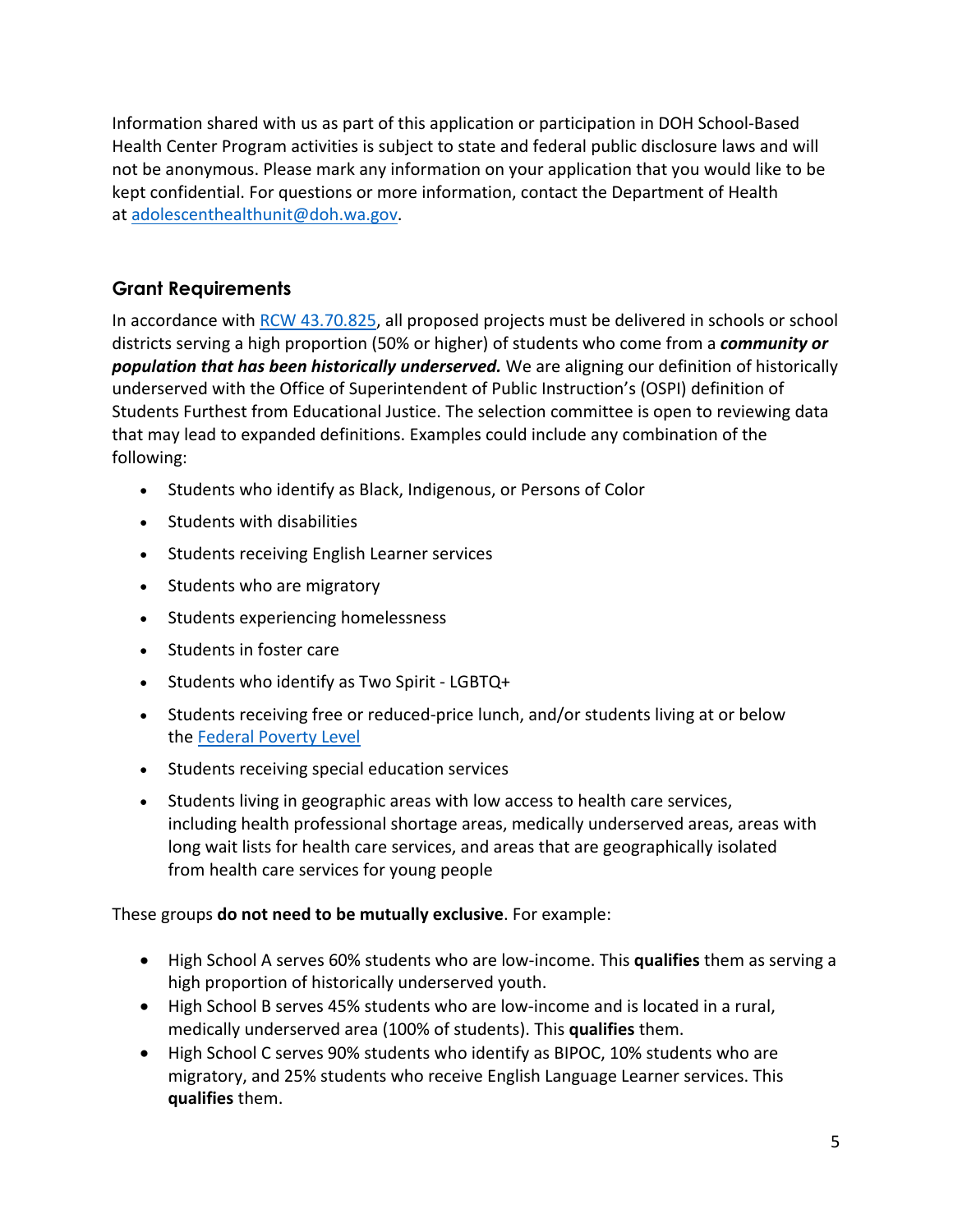- High School D serves 40% students who identify as BIPOC, 45% students receiving free or reduced-price lunch, and estimates 10% LGBTQ+ students from the Healthy Youth Survey. Taken together, this **qualifies** them.
- High School E serves 20% students who identify as BIPOC and 10% students receiving free or reduced-price lunch. Taken together, this **does not qualify** them as serving a high proportion of historically underserved youth.

In honor and recognition of government-to-government relationships, and the moral and legal responsibility to honor Indian Nations, Tribal and/or Indigenous communities and representative organizations are strongly encouraged to apply.

We will give additional weight to applications:

- That are Tribal-led or with a strong Tribal and/or Indigenous partnership,
- Serving three or more historically underserved communities or populations (with at least one identified community or population representing at least 50% of the student population),
- <span id="page-5-0"></span>• And/or serving a rural area

Applications should provide clear evidence, including data or stories describing the identified community or population(s) and a description of the applicant's experience or expertise serving the community or population(s). In your application, please include any relevant data to demonstrate the need of your identified community or population(s). Example data sources include:

- [Healthy Youth Survey](https://www.doh.wa.gov/DataandStatisticalReports/DataSystems/HealthyYouthSurvey) and/or [COVID-19 Student Survey](https://csswashington.org/) (contact your school's survey coordinator or HYS representative at OSPI)
- [Washington State Report Card](https://washingtonstatereportcard.ospi.k12.wa.us/ReportCard/ViewSchoolOrDistrict/103300) (OSPI)
- [Child Nutrition Eligibility for Free and Reduced-Price Meals](https://www.k12.wa.us/policy-funding/child-nutrition/child-nutrition-program-reports) (OSPI)
- [Medically Underserved Areas and Populations Map](https://fortress.wa.gov/doh/base/gis/mua_p.pdf) (DOH)
- [Washington Tracking Network](https://fortress.wa.gov/doh/wtn/WTNIBL/Map/HealthDisp) (DOH)
- [Child Opportunity Map](https://www.diversitydatakids.org/research-library/blog/mapping-child-opportunity) (Diversity Data Kids)

All applicants will also be required to submit two letters of support from community organizations that represent the community/population that the SBHC will serve. As part of the contract development process, DOH staff will contact and conduct reference interviews with organizations that provided letters of support for all applicants selected for awards through the selection process. The interview will include questions about the applying organization's history of working with the community intended for the SBHC and to recommend two additional references that DOH can contact for reference interviews.

### **Planning Grants**

Planning grant recipients will gather information, support, and resources to plan for a new SBHC in a community or school where one does not currently operate.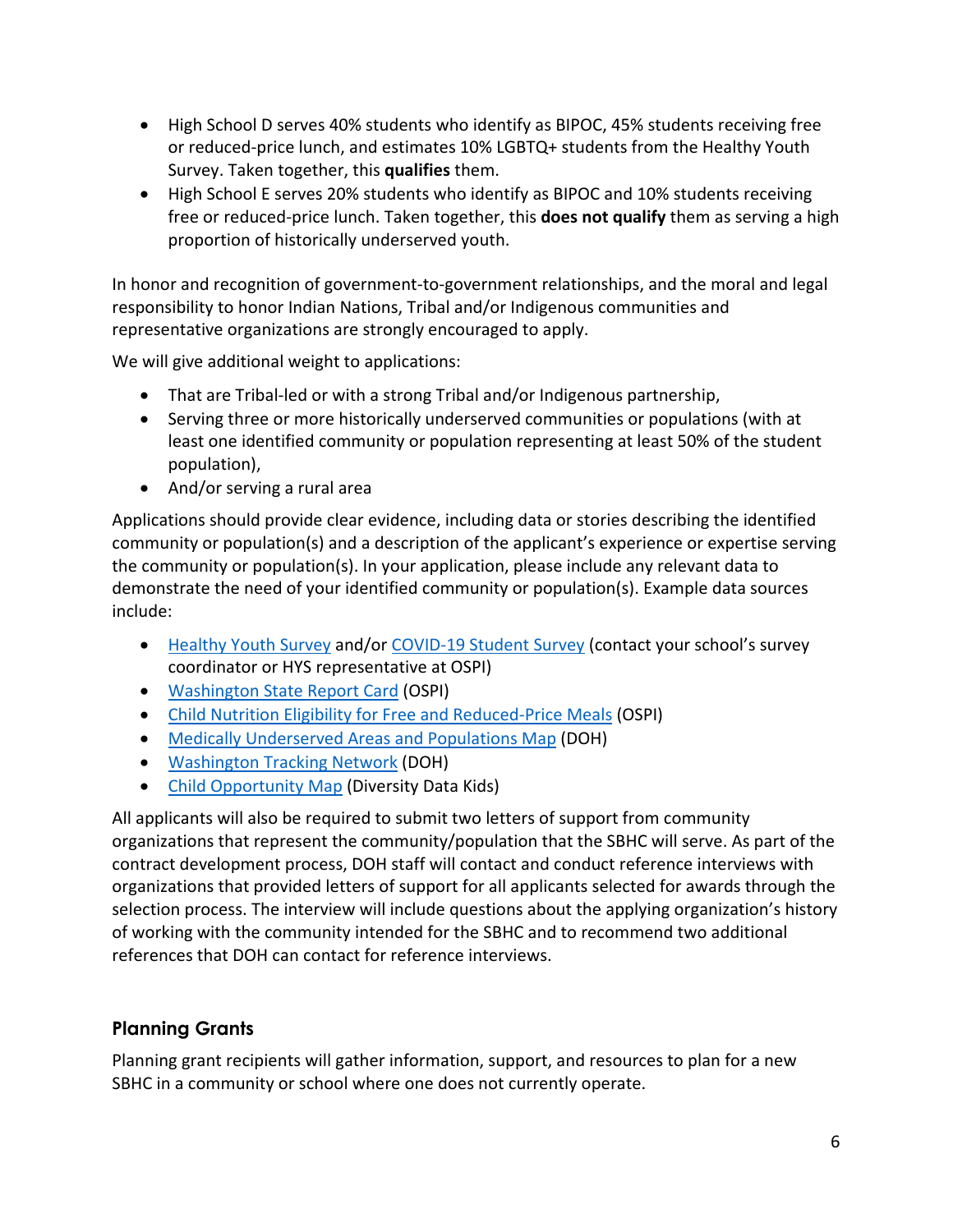#### <span id="page-6-0"></span>**Planning Grant Scope of Work:**

The scope of work may include engaging the community through an advisory council or steering committee, conducting a community needs assessment, creating partnerships with the school/school district and a sponsoring agency, and writing a business plan.

Planning grant recipients will participate in monthly contract meetings with DOH, participate in SBHC training and technical assistance, and report milestone achievements to DOH.

#### **Planning Grant Applicant Eligibility:**

Planning grant applicants must be one of the following:

- A community-based nonprofit organization, including Tribal programs, representing the community to be served by the SBHC, and which has a license to do business in the State of Washington,
- A public school, school district, and/or Educational Service District (including charter schools, and locally or federally operated Tribal schools) serving students between Kindergarten and  $12<sup>th</sup>$  grade in Washington state,
- Or a health care organization (including hospitals, public health representative or department, local health jurisdictions, health care systems, community clinic or health centers, federally qualified health centers, federally and locally controlled Tribal health centers, and Urban Indian health centers) intending to be the Sponsoring Health Care Agency.

#### **Planning Grant Application Requirements:**

In your application, please provide stories, data, and letters of support to demonstrate the following:

- Your organization can complete all scope of work activities listed above.
- Your organization meets all eligibility requirements listed above and all grant requirements listed in Table 1.
- The SBHC will be located in and/or will serve a community or population that is historically underserved based on the definition provided above.
- Your organization is supported and endorsed by the community or population the SBHC will serve.
- SBHC planning is supported and endorsed by the school district and school being proposed as the SBHC site.
- Your organization is supported and endorsed by the school principal, school nurse, and school district to apply for this SBHC planning grant.

### <span id="page-6-1"></span>**Start-Up Grants**

Start-up grant recipients will use grant funding to implement their existing SBHC start-up plans to open an SBHC where one does not currently operate and for the first year of operations.

#### **Start-Up Grant Scope of Work:**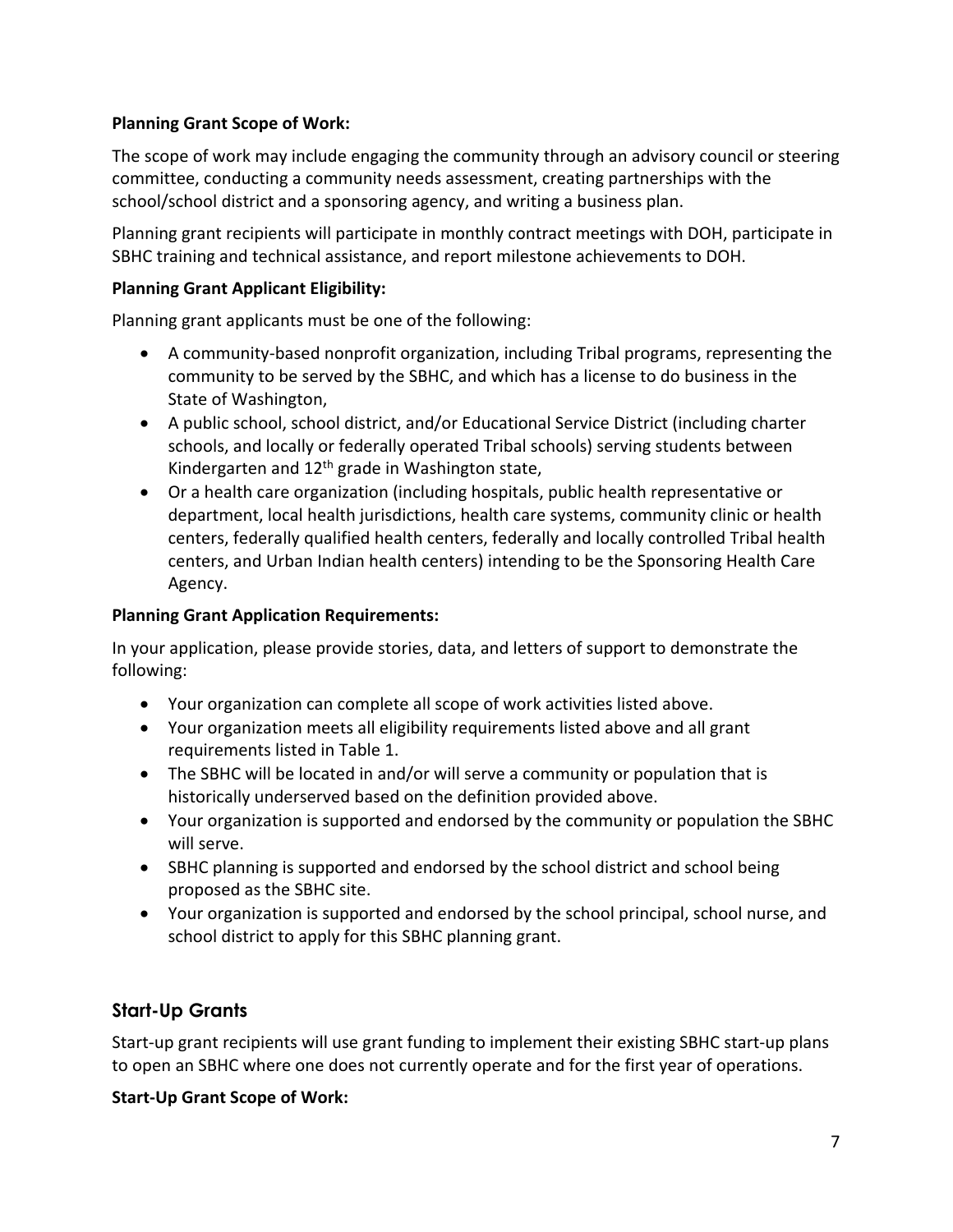The scope of work may include implementing an existing SBHC plan, developing a sustainability plan, engaging the community through an advisory council or steering committee, developing SBHC policies and procedures, developing a strategy on how the SBHC will prioritize health equity and ensure health care access for all students, meeting minimum SBHC staffing and services requirements [\(Table 1](#page-2-0) of this RFA), and developing relationships with local primary care providers/clinics and a local behavioral health agency.

Start-up grant recipients will participate in monthly contract meetings with DOH, participate in SBHC trainings and technical assistance, enter into a data sharing agreement with DOH, develop an evaluation plan, and report performance measures and milestone achievements to DOH.

### **Start-Up Grant Applicant Eligibility:**

Start-up grant applicants must be a **Sponsoring Health Care Agency** that can do the following:

- Has a license to do business in the State of Washington, or a comparable equivalent
- Manage funds, staff and operations for the intended SBHC
- Provide appropriate clinical supervision to the SBHC (medical, behavioral health, dental) and ensure all providers practice within the scope of licenses.
- Bill third parties, including Medicaid and/or other federal sources, for reimbursement of services.
- Provide required and optional SBHC data to the Washington State Department of Health to meet reporting requirements.
- Have agreements (such as a Memorandum of Agreement, Memorandum of Understanding, or Tribal Resolution, etc.) in place with and support of the school and school district where the SBHC is located. The identified **school or school district** where the SBHC will be located must be a public school (including charter schools, and locallyor federally-operated Tribal schools) serving students between Kindergarten and 12<sup>th</sup> grade in Washington state.

#### **Start-Up Grant Application Requirements:**

In your application, please provide stories, data, and letters of support to demonstrate the following:

- Your organization can complete all activities outlined in the statement of work above.
- Your organization can meet all eligibility requirements for a start-up grant and all grant requirements listed in Table 1.
- The SBHC will be located in and/or will serve a community or population at a school or school district that is historically underserved based on the definition provided above.
- Your organization is supported and endorsed by the community or population the SBHC will serve.
- Your organization has experience working with the community the SBHC is intended to serve.
- Your organization has the support of the school administration, the school nurse, school district administration, and other key staff, and has an agreement in place with the school district for where the SBHC site is intended.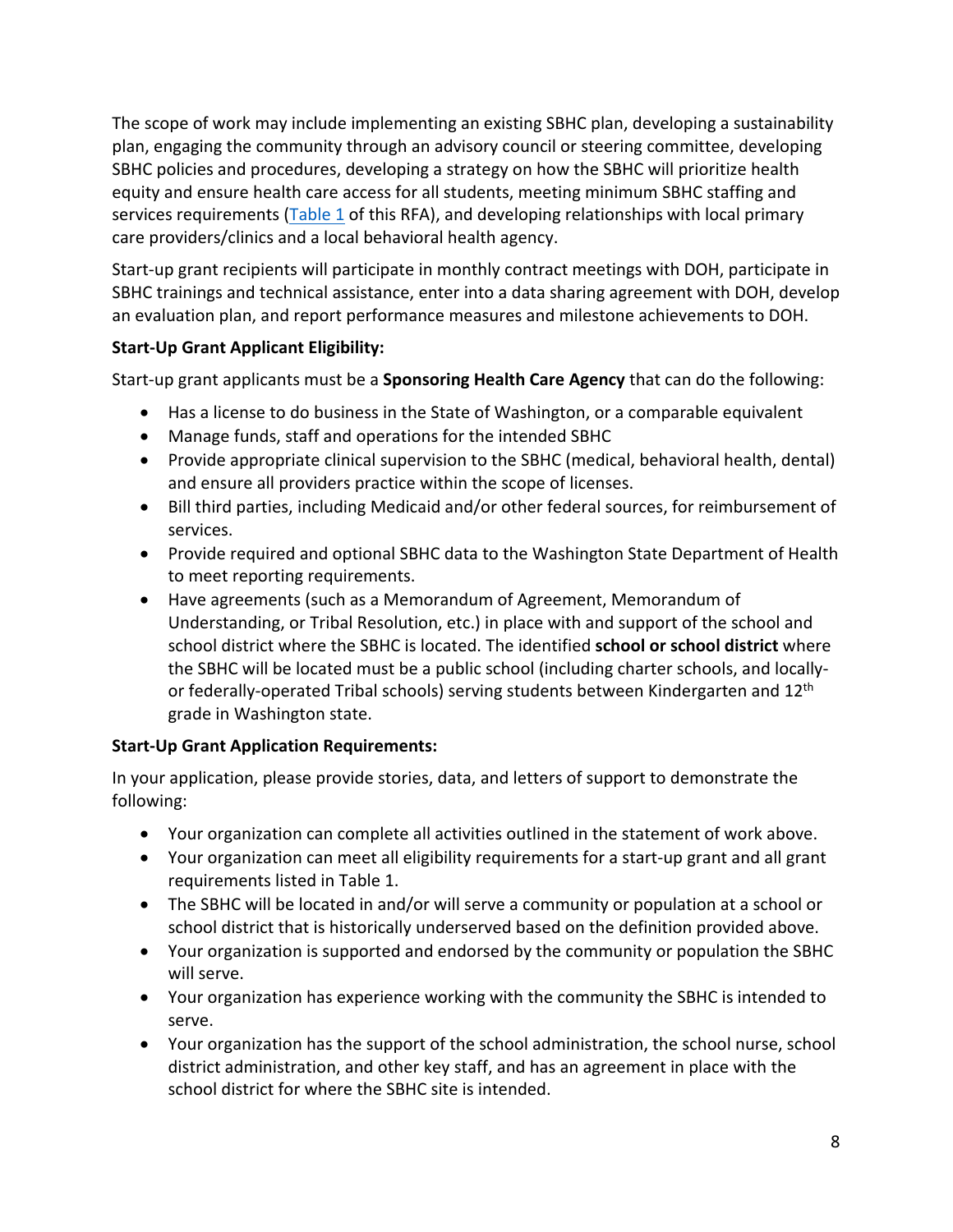- Your organization has identified a site on or near school property for the SBHC and has evidence it can be used for the SBHC.
- Your organization has a plan that includes any SBHC capital construction or renovation, budget with all fiscal sources, SBHC staffing model and services that meet minimum requirements ( $Table 1$  of this RFA) and the needs of the community.
- Your organization has adequate and additional funding sources for your proposed budget. We recommend that funding from DOH through this RFA should not exceed 60% of your total project budget for the first year.
- Your organization has a plan for maximizing third-party medical billing.

### <span id="page-8-0"></span>**Operational, Expansion, and/or Improvement Grants**

Operational, expansion, and/or improvement grant recipients will have an established SBHC and use the funding for ongoing operations, improvement, or expansion costs.

### **Operational, Expansion, and/or Improvement Grant Scope of Work:**

The scope of work may include sustaining, expanding or improving SBHC services responsive to community need, developing a sustainability plan, developing or refining a strategy on how the SBHC will prioritize health equity and ensure health care access for all students, engaging the community through an advisory council or steering committee, engaging with the school through a health promotion or youth development activity, and developing relationships with local primary care providers/clinics and a local behavioral health agency.

Recipients will participate in monthly contract meetings with DOH, participate in SBHC trainings and technical assistance, enter into a data sharing agreement with DOH, develop an evaluation plan, and report performance measures and milestone achievements to DOH.

### **Operational, Expansion and/or Improvement Grant Eligibility:**

Operational, expansion, and/or improvement grant applicants must be the **Sponsoring Health Care Agency of an established SBHC** that can do all of the following:

- Has a license to do business in the State of Washington, or comparable equivalent
- Manage funds, staff, and operations for the intended SBHC
- Provide appropriate clinical supervision to the SBHC (medical, behavioral health, dental) and ensure all providers practice within the scope of their licenses.
- Bill third parties, including Medicaid and/or other federal sources, for reimbursement of services.
- Provide required and optional SBHC data to the Washington State Department of Health to meet reporting requirements.
- Have agreements in place with the school and school district where the SBHC is located. The **school** where the SBHC is located must be a public school (including charter schools, and locally or federally operated Tribal schools) serving students between Kindergarten and 12<sup>th</sup> grade in Washington state.

### **Operational, Expansion and/or Improvement Grant Application Requirements:**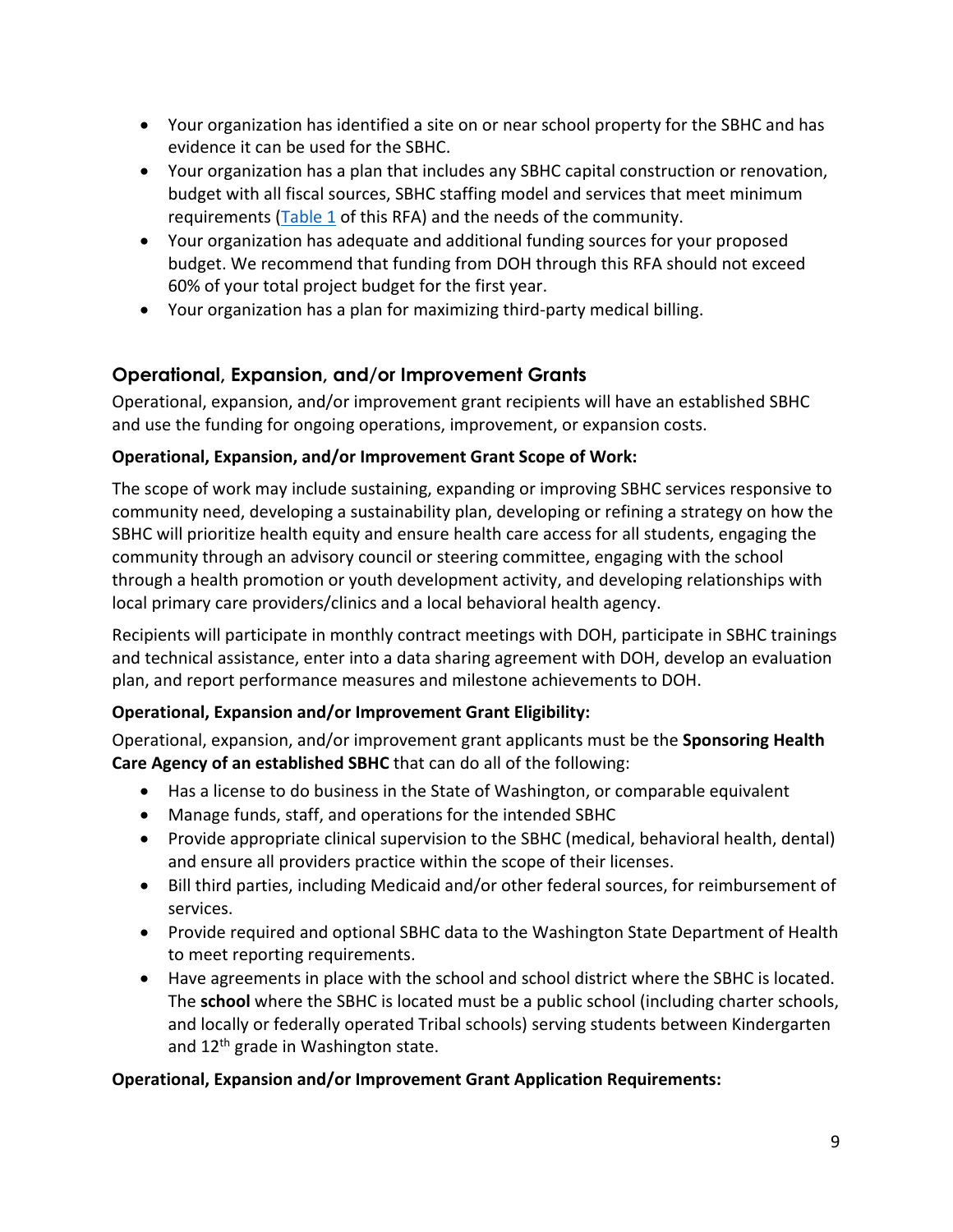In your application, please provide stories, data, and letters of support demonstrating the following:

- Your organization can complete all activities in the scope of work listed above.
- Your organization meets all eligibility requirements listed above, and all grant requirements listed in Table 1.
- Your established SBHC is located in and/or serves a community or population at a school or school district that is historically underserved based on the definition provided above.
- Your organization is supported and endorsed by the community or population the SBHC serves.
- Your SBHC staffing and services meets (or will meet) the minimum requirements outlined in this RFA [\(Table 1](#page-2-0) of this RFA) and the needs of the community or population served by the SBHC.
- Your SBHC uses a healing-centered/trauma-informed approach to care for SBHC patients.
- Your SBHC has a financial need for grant funds.
- Your SBHC is billing for and being reimbursed for services.
- Your organization has adequate and additional funding sources for your proposed budget. We recommend that funding from DOH through this RFA should not exceed 70% of your budget need for the grant project.

### How do I apply for a grant?

Applications instructions are outlined below. In the application, applicants should demonstrate they meet all grant and SBHC services/staff requirements outlined in [Table 1,](#page-2-0) as well as all eligibility application requirements outlined in this RFA for the grant they wish to apply for.

**All** prospective applicants will:

- Complete the [online application](https://redcap.link/SBHCgrantapplication)
- Submit Letters or Statements of Support, Tribal Resolutions, and/or Tribal Letters of Support from:
	- o School administration where the SBHC will be located
	- o School district administration
	- o School nurse where the SBHC will be located
	- $\circ$  At least two organizations or representative groups demonstrating support from the community the SBHC will serve
- Submit a project workplan that addresses all activities in the applicable scope of work.
- Submit the SBHC budget for the fiscal year (July 1, 2022-June 30, 2023) that includes funds from this RFA, matched funds, and any other funding sources. Additional and matched funding sources can be from any source and can include equipment and site donations. The SBHC budget should include an itemized budget and a budget narrative.

### **Start-up and Operational/Improvement grant applicants will also:**

• Submit documentation of agreements between the school district and health care sponsor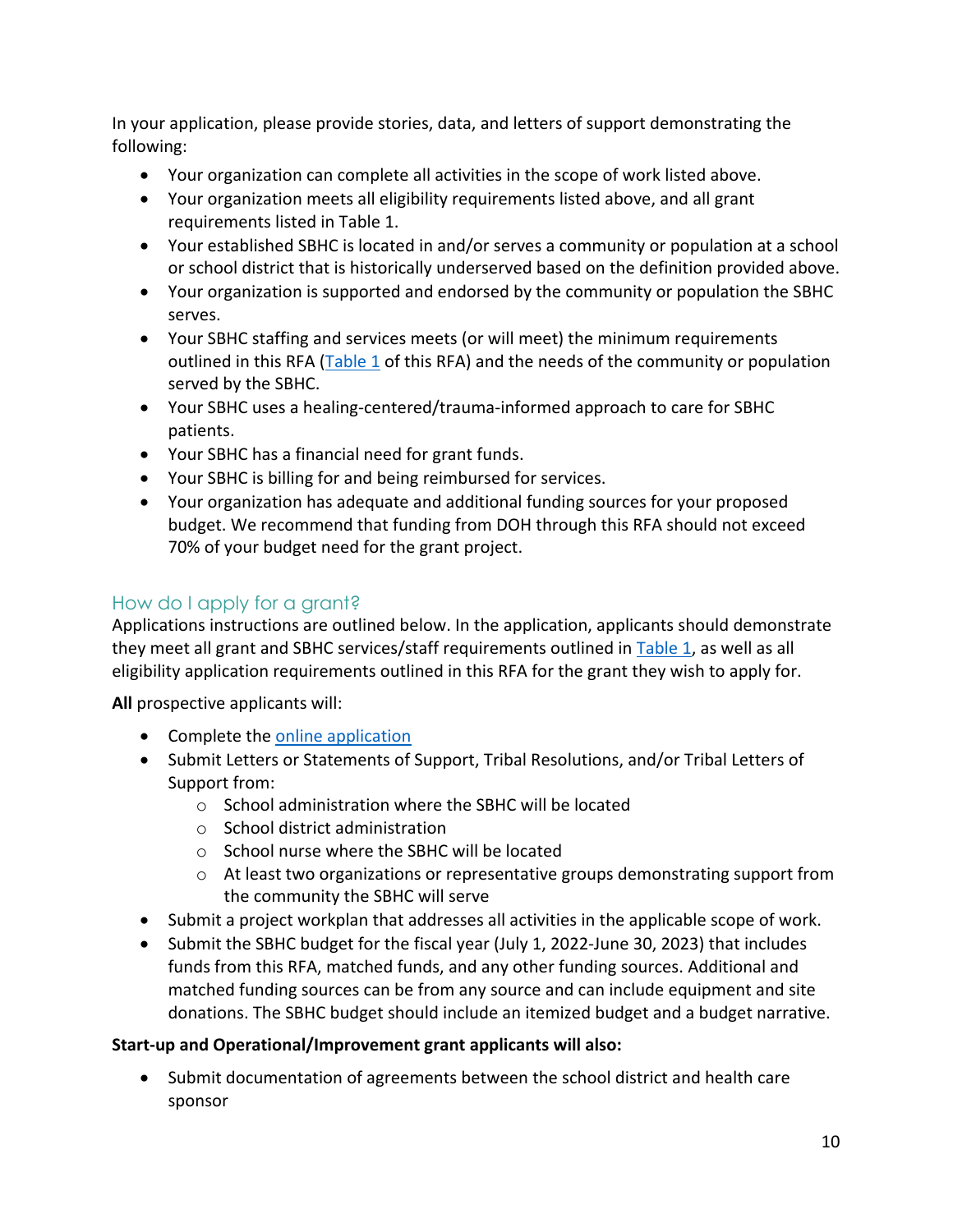• Submit the performance measure plan.

A detailed checklist for each grant type is available on pages 16 to 20.

Applicants should use the provided templates for the performance measure plan, project workplan, budget narrative, and budget workbook. They are available for download in the online application after selecting the grant type. If you have difficulty using any of the templates, the selection committee will consider alternative formats, but please be sure to include all requested information. Optional templates are available for the letters of support, but applicants are welcome to use their own.

Applicants should complete th[e online application,](https://redcap.link/SBHCgrantapplication) including uploading all supporting documents, by 11:59 PM Pacific Standard Time on April 15, 2022.

### Application Process and Scoring

Each application will be screened for completeness and eligibility. Applications that are incomplete or do not meet eligibility or grant requirements will not be considered.

The following application characteristics will be prioritized:

- Projects that are Tribal or Indigenous-led or demonstrate a strong Tribal or Indigenous partnership or support.
- Projects which clearly demonstrate through data, stories, letters of support, and/or references– the SBHC will serve three or more communities or populations that are historically underserved.
- Projects that serve a rural or frontier area.
- Projects which clearly demonstrate through data, stories, letters of support, and/or references– the SBHC and health care sponsor are youth-centered and youth/familyfriendly, and the community to be served by the SBHC supports the applying organization and the proposed project.
- Applications that clearly demonstrate readiness (through thoughtful and detailed descriptions of the project, established relationships, and demonstrated consultation with the community) to execute the project to be funded by the grant.

Using the example scoring criteria below, complete and eligible applications will be reviewed, scored, and selected by a panel of reviewers comprised of partners and stakeholders:

| Category    | <b>Planning</b><br>Grants | Start-Up<br><b>Grants</b> | <b>Operation &amp;</b><br>Improvement<br>Grants |
|-------------|---------------------------|---------------------------|-------------------------------------------------|
| Eligibility | 5 points                  | 5 points                  | 5 points                                        |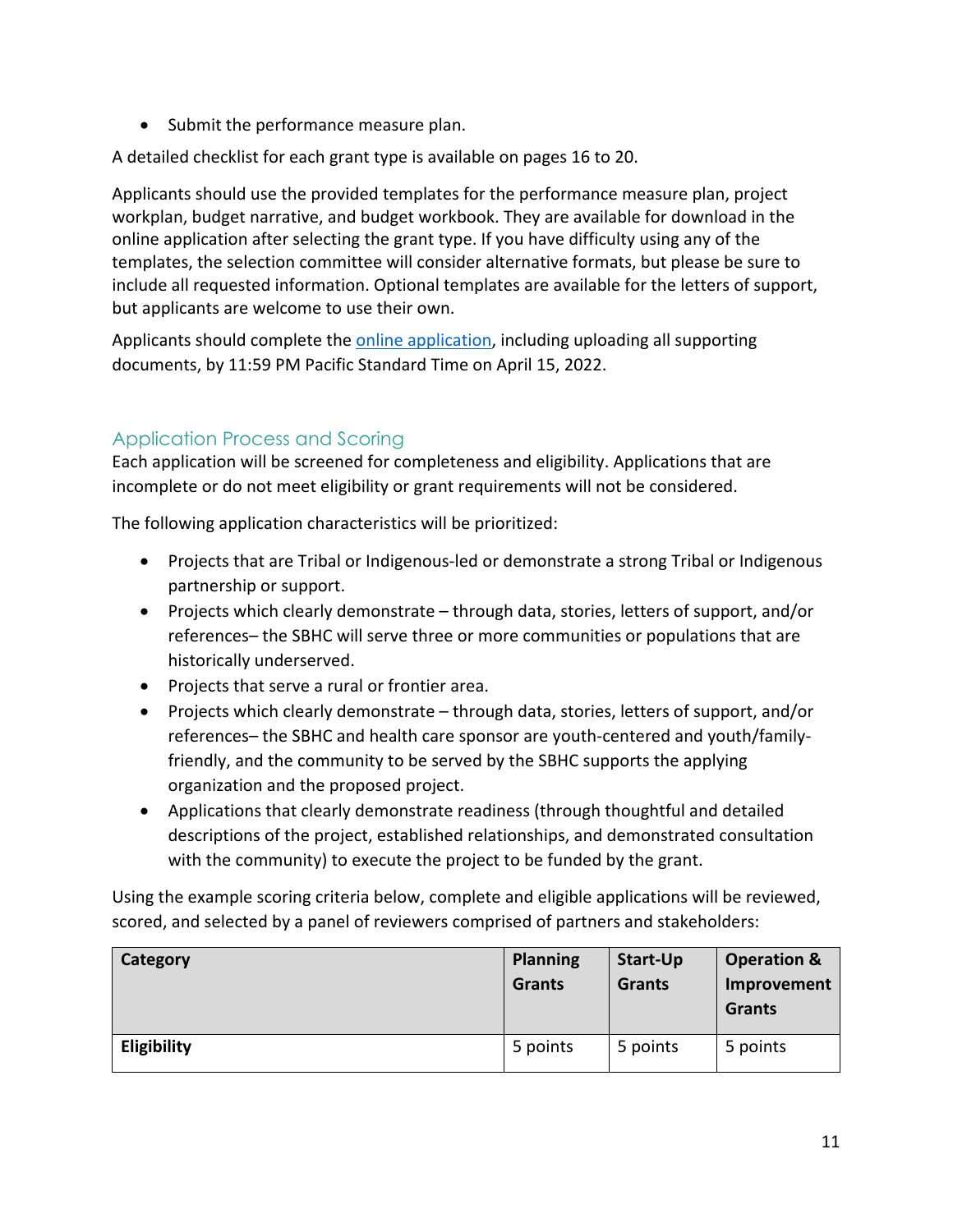| <b>Category</b>                                                                                                                                                                                                                                                                                                                                                                                                                                                                   | <b>Planning</b><br><b>Grants</b>                       | <b>Start-Up</b><br><b>Grants</b>                       | <b>Operation &amp;</b><br>Improvement               |
|-----------------------------------------------------------------------------------------------------------------------------------------------------------------------------------------------------------------------------------------------------------------------------------------------------------------------------------------------------------------------------------------------------------------------------------------------------------------------------------|--------------------------------------------------------|--------------------------------------------------------|-----------------------------------------------------|
|                                                                                                                                                                                                                                                                                                                                                                                                                                                                                   |                                                        |                                                        | <b>Grants</b>                                       |
| Applicant meets all grant eligibility and<br>requirements for their selected grant type.                                                                                                                                                                                                                                                                                                                                                                                          |                                                        |                                                        |                                                     |
| <b>Priority Applications</b><br>Applications that are Tribal-led or with a strong<br>Tribal and/or Indigenous partnership, serve three<br>or more historically underserved communities or<br>populations (with at least one identified<br>community or population representing at least<br>50% of the student population), and/or serve a<br>rural area.                                                                                                                          | Up to 15<br>additional<br>points (5<br>points<br>each) | Up to 15<br>additional<br>points (5<br>points<br>each) | Up to 15<br>additional<br>points (5<br>points each) |
| <b>Organizational Profile</b><br>The applicant submitted all requested<br>information, including the organization name,<br>mission or vision statement, contact information,<br>and name of school and/or school district for the<br>SBHC site.                                                                                                                                                                                                                                   | 5 points                                               | 5 points                                               | 5 points                                            |
| <b>Project Proposal</b>                                                                                                                                                                                                                                                                                                                                                                                                                                                           | 15 points                                              | 15 points                                              | 15 points                                           |
| The applicant described their proposed project<br>and its purpose. They outlined how they will<br>complete the project activities and scope of<br>work, and included what they will do, how it will<br>be done, who will do it, and by when. They also<br>described their organization's infrastructure and<br>capacity to complete the work described in the<br>project. The ideal applicant will describe a plan<br>that is clear, well-reasoned, realistic, and<br>innovative. |                                                        |                                                        |                                                     |
| <b>SBHC Staffing and Services (Start-Up and</b><br>Operation/Improvement Grants only)<br>The applicant described their SBHC staffing,<br>services, and student supports and how they met<br>the grant requirements. They included details<br>about their systems, policies, and procedures<br>(including their electronical medical record                                                                                                                                        | N/A                                                    | 20 points                                              | 20 points                                           |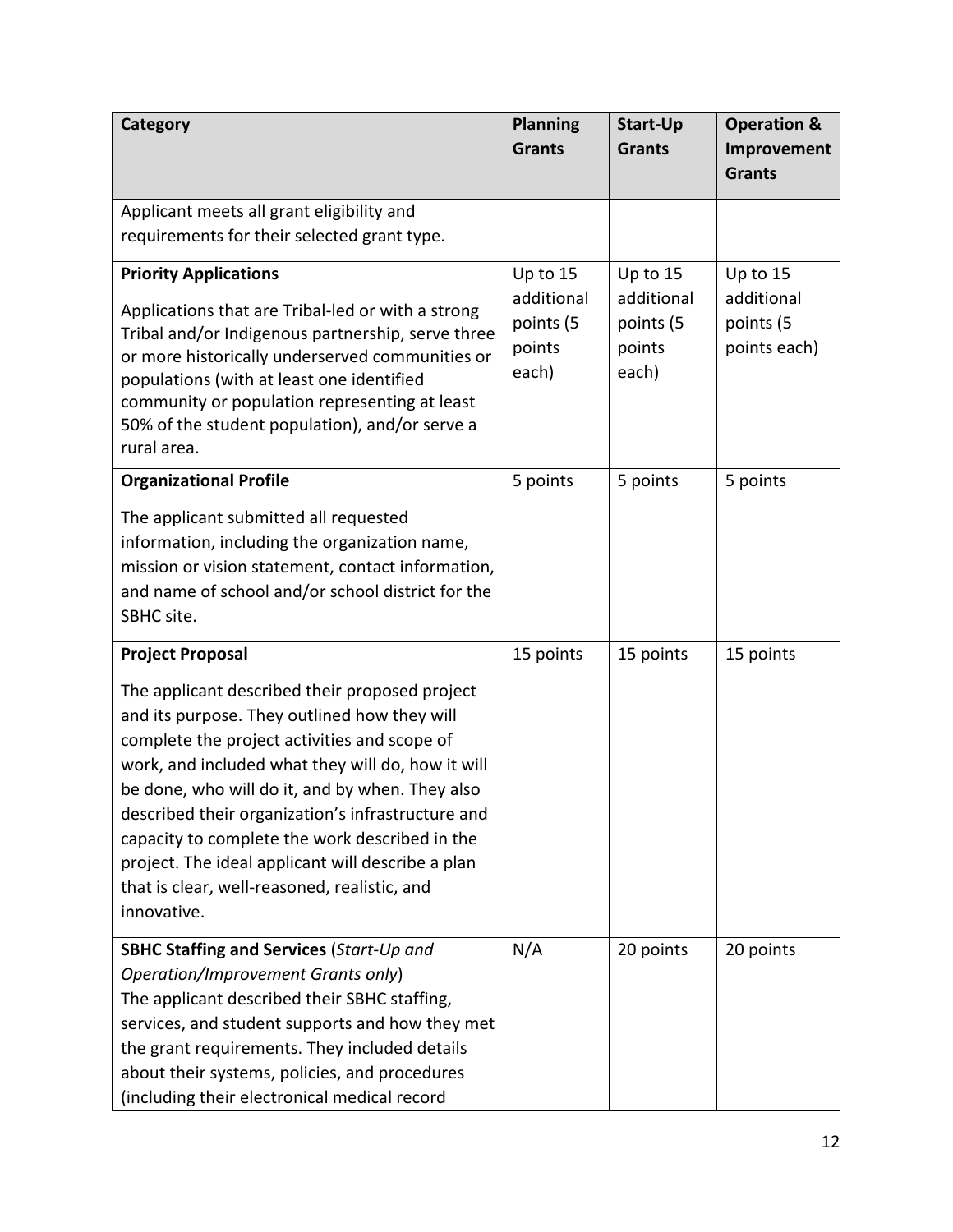| Category                                            | <b>Planning</b> | <b>Start-Up</b> | <b>Operation &amp;</b> |
|-----------------------------------------------------|-----------------|-----------------|------------------------|
|                                                     | <b>Grants</b>   | <b>Grants</b>   | Improvement            |
|                                                     |                 |                 | <b>Grants</b>          |
| platform, patient confidentiality, emergency care   |                 |                 |                        |
| protocols, suicide crisis plan, process for         |                 |                 |                        |
| referrals, and process for care coordination and    |                 |                 |                        |
| continuation). They also described how their        |                 |                 |                        |
| health care services are responsive to the          |                 |                 |                        |
| community and young people served by the            |                 |                 |                        |
| SBHC, and outlined a plan for collaborating with    |                 |                 |                        |
| other providers in the community. The ideal         |                 |                 |                        |
| applicant will demonstrate a thorough               |                 |                 |                        |
| understanding of the needs of their community       |                 |                 |                        |
| and youth and preparedness to provide               |                 |                 |                        |
| comprehensive and appropriate care at the SBHC      |                 |                 |                        |
| and through referrals.                              |                 |                 |                        |
| <b>Community Need</b>                               | 30 points       | 30 points       | 30 points              |
| The applicant described the community or            |                 |                 |                        |
| population(s) of focus through data and stories,    |                 |                 |                        |
| and how the community or population(s) meet         |                 |                 |                        |
| the definition of historically underserved. They    |                 |                 |                        |
| also identified service gap(s) and need(s) in their |                 |                 |                        |
| community and described how the proposed            |                 |                 |                        |
| SBHC project will address the identified need(s).   |                 |                 |                        |
| The ideal applicant will demonstrate thoughtful     |                 |                 |                        |
| research into their community, show a clear         |                 |                 |                        |
| understanding of the SBHC model, and present a      |                 |                 |                        |
| realistic plan for addressing a need or service     |                 |                 |                        |
| gap.                                                |                 |                 |                        |
| <b>Community Outreach and Partnerships</b>          | 20 points       | 20 points       | 20 points              |
| The applicant described their organization's        |                 |                 |                        |
| experience or expertise serving the identified      |                 |                 |                        |
| community or population(s). They also described     |                 |                 |                        |
| how they consulted and collaborated with the        |                 |                 |                        |
| school and school district, community, and/or       |                 |                 |                        |
| other providers to inform their SBHC project        |                 |                 |                        |
| proposal. The ideal applicant will demonstrate      |                 |                 |                        |
| they have established relationships and support     |                 |                 |                        |
| with these key groups.                              |                 |                 |                        |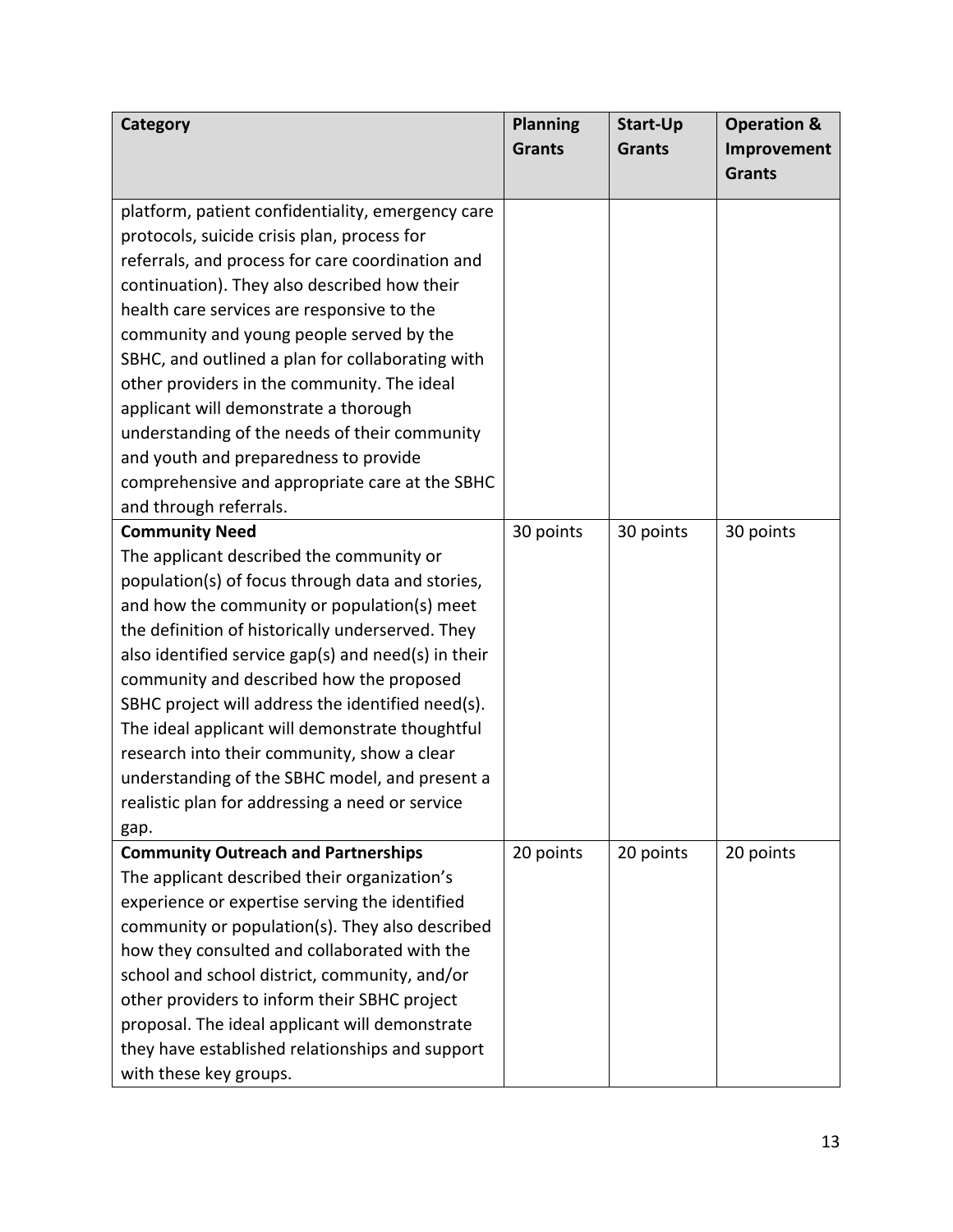| Category                                          | <b>Planning</b> | <b>Start-Up</b> | <b>Operation &amp;</b> |
|---------------------------------------------------|-----------------|-----------------|------------------------|
|                                                   | <b>Grants</b>   | <b>Grants</b>   | Improvement            |
|                                                   |                 |                 | <b>Grants</b>          |
| Data Collection (Start-Up and                     | N/A             | 10 points       | 10 points              |
| Operation/Improvement Grants only)                |                 |                 |                        |
| The applicant described a plan for collecting,    |                 |                 |                        |
| documenting, and storing confidential data for    |                 |                 |                        |
| the SBHC and reporting data to DOH. They also     |                 |                 |                        |
| described a plan for meet HIPAA and FERPA         |                 |                 |                        |
| requirements, including anticipated barriers and  |                 |                 |                        |
| challenges and how they might resolve them.       |                 |                 |                        |
| The ideal applicant will demonstrate              |                 |                 |                        |
| preparedness to collect data through a well-      |                 |                 |                        |
| reasoned and detailed plan.                       |                 |                 |                        |
| Performance Measure Plan (Start-Up and            | N/A             | 5 points        | 5 points               |
| Operation/Improvement Grants only)                |                 |                 |                        |
| The applicant completed and attached the          |                 |                 |                        |
| performance measure plan table.                   |                 |                 |                        |
| <b>Project Workplan</b>                           | 20 points       | 20 points       | 20 points              |
| The applicant completed and attached the          |                 |                 |                        |
| project workplan. The workplan includes all       |                 |                 |                        |
| proposed project activities and required grant    |                 |                 |                        |
| activities, with deliverables and due dates. The  |                 |                 |                        |
| workplan aligns with the proposed project         |                 |                 |                        |
| narrative and grant requirements.                 |                 |                 |                        |
| <b>Project Budget</b>                             | 40 points       | 40 points       | 40 points              |
| The applicant completed and attached the          |                 |                 |                        |
| itemized budget workbook and budget narrative     |                 |                 |                        |
| The applicant included all funding match          |                 |                 |                        |
| contributions and is within the requirements for  |                 |                 |                        |
| their grant type. They included reimbursement     |                 |                 |                        |
| strategies for private and public insurance. The  |                 |                 |                        |
| total contract amount meets the grant funding,    |                 |                 |                        |
| and the total budget seems reasonable and         |                 |                 |                        |
| adequate for the proposed project.                |                 |                 |                        |
| <b>Demonstrated Support</b>                       | 25 points       | 25 points       | 25 points              |
| The applicant included a letter or statement of   |                 |                 |                        |
| support, agreement, or Memorandum of              |                 |                 |                        |
| Understanding from the school administration,     |                 |                 |                        |
| school district administration, school nurse, and |                 |                 |                        |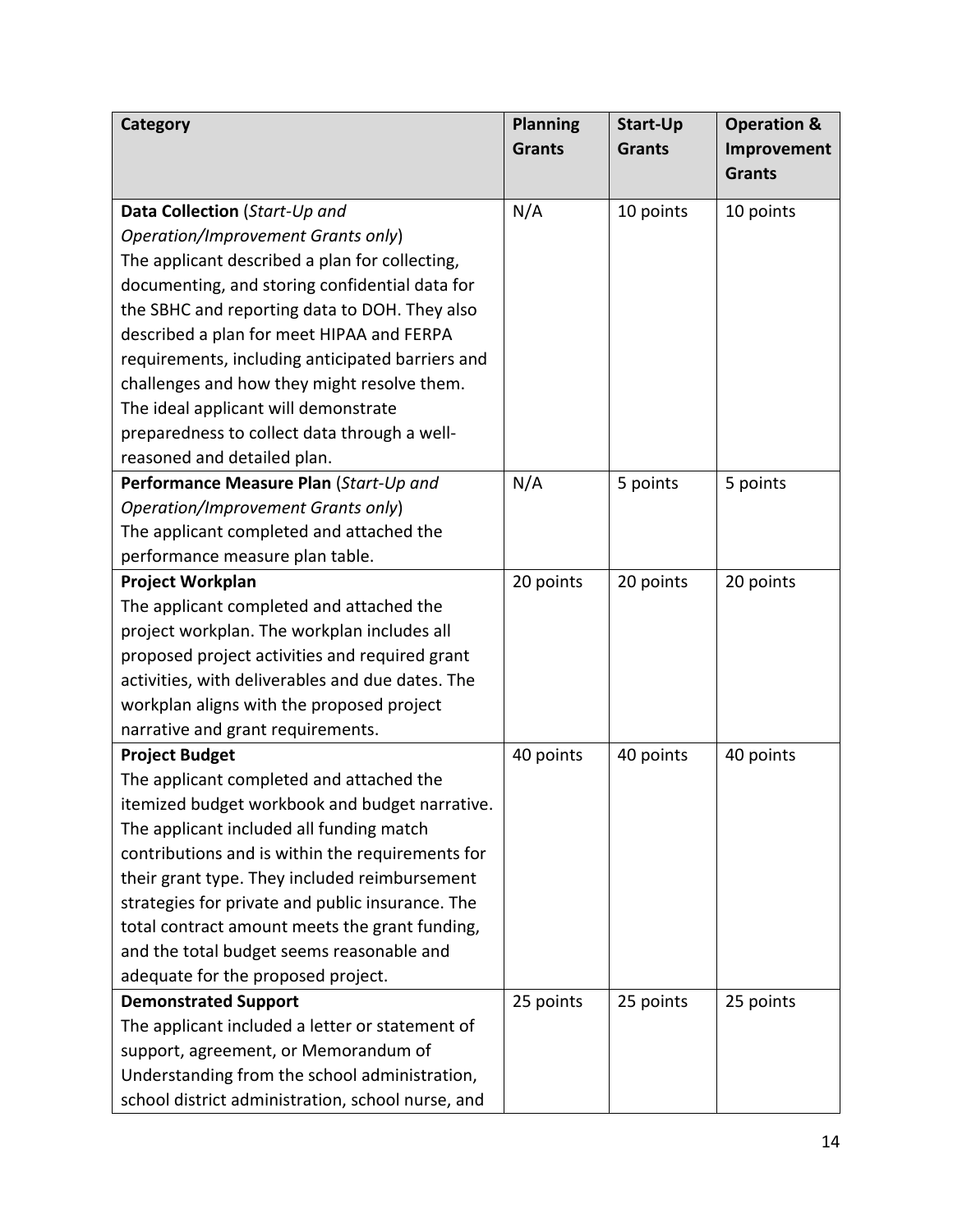| Category                                                                                                     | <b>Planning</b><br><b>Grants</b> | <b>Start-Up</b><br><b>Grants</b> | <b>Operation &amp;</b><br>Improvement<br><b>Grants</b> |
|--------------------------------------------------------------------------------------------------------------|----------------------------------|----------------------------------|--------------------------------------------------------|
| at least two community organizations<br>representing the applicant's community or<br>population(s) of focus. |                                  |                                  |                                                        |
| <b>Total Points:</b>                                                                                         | 160                              | 195                              | 195                                                    |

### Process for Challenging a Decision

We will notify all respondents in writing if the selection committee accepted or rejected your application and, if appropriate, your allocated level of funding. We will send written notice to the email address on your application. If you would like to challenge a decision, please contact us within three business days of the decision notification at

[AdolescentHealthUnit@doh.wa.gov.](mailto:AdolescentHealthUnit@doh.wa.gov) We will consider challenges on the grounds that the scoring process is unfair or flawed, or that the RFA requirements were unclear. Please include in your email an explanation of your challenge and a proposed solution. We will schedule a debrief with you to provide feedback on your application, and if requested, we will share scoring summaries of applications selected for award.

### Grant Support

DOH will post an informational video describing SBHCs, this grant opportunity, and the application process on the **SBHC WA Portal webpage** by March 31, 2021.

Please submit any questions about the RFA or application to Mary. Simock@doh.wa.gov by Fridays at 5 PM. Answers to questions will be posted in an FAQ on the **SBHC WA Portal** [webpage](https://waportal.org/partners/home/adolescent-health/SBHC-Grant) the following Monday.

| <b>Questions submitted by:</b> | Answered by:             |
|--------------------------------|--------------------------|
| March 18, 2022, at 5 PM        | March 21, 2022, at 12 PM |
| March 25, 2022, at 5 PM        | March 28, 2022, at 12 PM |
| April 1, 2022, at 5 PM         | April 4, 2022, at 12 PM  |
| April 8, 2022, at 5 PM         | April 11, 2022, at 12 PM |

Applicants can find resources on SBHCs, including planning for and operating a SBHC, on the [Washington School-Based Health Alliance webpage.](https://wasbha.org/planning-operating-and-sustaining-a-sbhc/)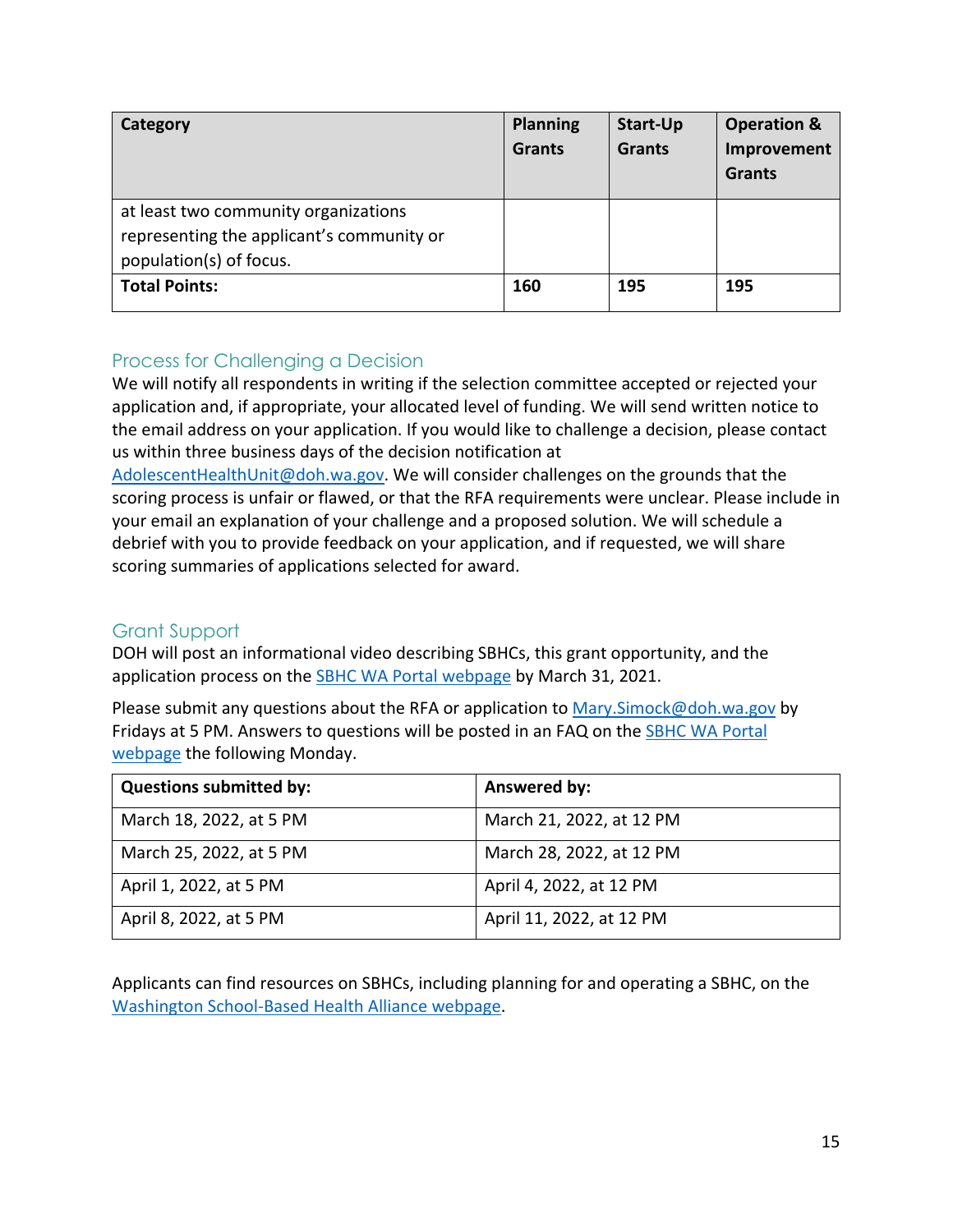# **Application Checklist: Planning Grants**

### **Eligibility**

 $\Box$  The applying organization is one of the following:

- A community-based nonprofit organization, including Tribal programs, representing the community to be served by the SBHC, and which has a license to do business in the State of Washington,
- A public school, school district, and/or Educational Service District (including charter schools, and locally or federally operated Tribal schools) serving K-12 students in Washington state,
- Or a health care organization (including hospitals, public health representative or department, local health jurisdictions, health care systems, community clinic or health centers, federally qualified health centers, federally and locally controlled Tribal health centers, and Urban Indian health centers) intending to be the Sponsoring Health Care Agency.

### **Requirements**

 $\Box$  The proposed SBHC will be delivered in a school or school district serving a high proportion (50% or higher) of students who come from a [community or population that has been](#page-4-0)  [historically underserved.](#page-4-0)

 $\Box$  Once operational, the SBHC will meet the minimum requirements for SBHC services and [staffing.](#page-2-0)

### **Application Materials**

Please submit the following no later than 11:59 PM (Pacific Standard Time) on April 15, 2022:

 $\Box$  Complete the online application

 $\Box$  Copies of Letters or Statements of Support, Tribal Resolutions, and/or Tribal Letters of Support from:

- School administration
- School district administration
- School nurse
- At least two organizations or representative groups demonstrating support from the community the SBHC will serve

 $\Box$  SBHC budget narrative and itemized budget (provided in online application) for fiscal year (July 1, 2022 – June 30, 2023), including funds from this RFA, matched funds, and any other funding sources. Additional and matched funding sources can be from any source, and can include equipment and site donations

 $\Box$  Project workplan (provided in online application) that addresses all applicable scope of work [activities](#page-5-0)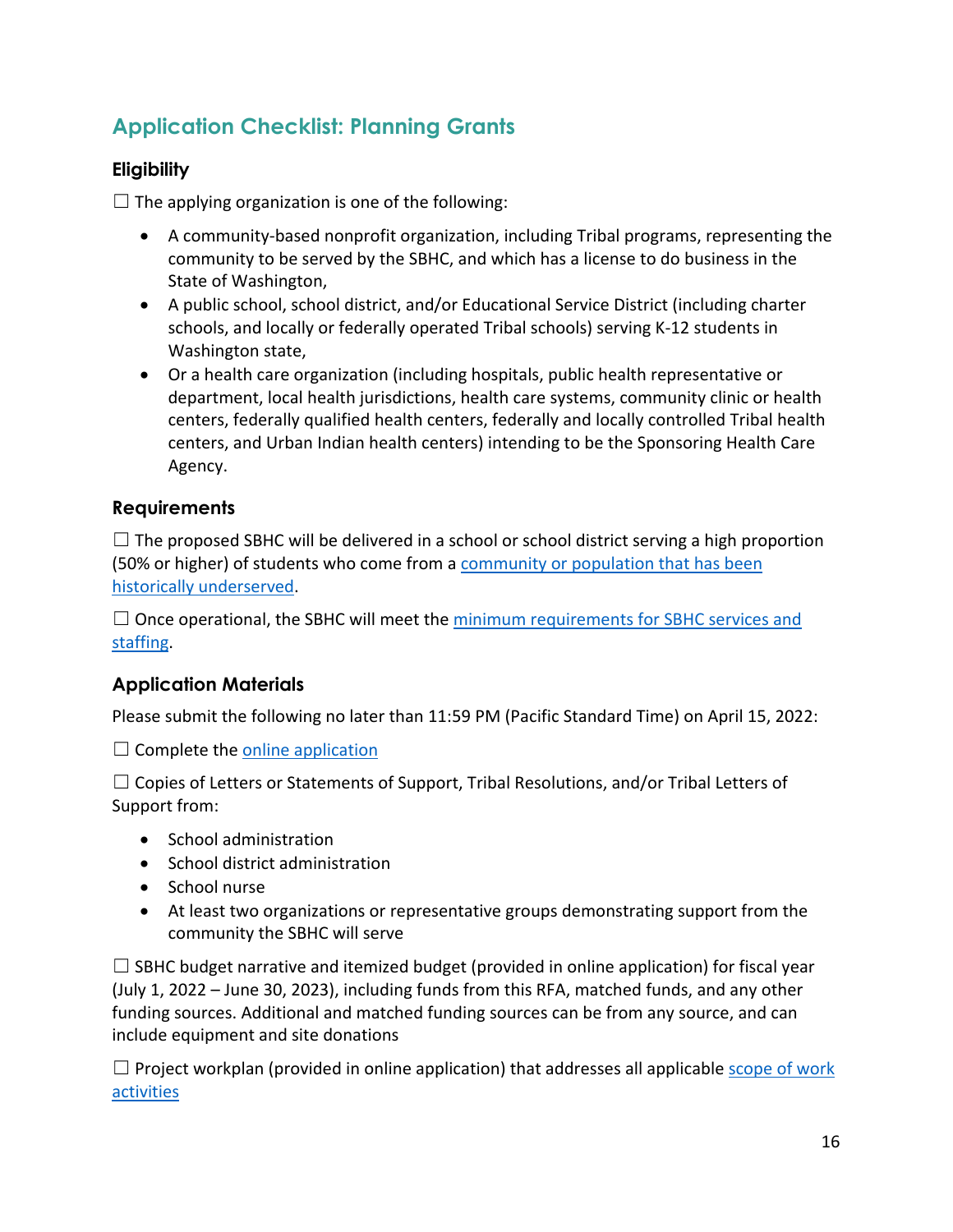# **Application Checklist: Start-Up Grants**

### **Eligibility**

 $\Box$  The applying organization is a health care organization (including hospitals, public health representative or department, local health jurisdictions, health care systems, community clinic or health centers, federally qualified health centers, federally and locally controlled Tribal health centers, and Urban Indian health centers) intending to be the Sponsoring Health Care Agency.

 $\square$  The applying organization has a license to do business in the State of Washington, or a comparable equivalent.

 $\Box$  The applying organization can manage funds, staff, and operations for the intended SBHC.

 $\Box$  The applying organization can provide appropriate clinical supervision to the SBHC (medical, behavioral health, dental) and ensure all providers practice within the scope of licenses.

 $\Box$  The applying organization can bill third parties, including Medicaid and/or other federal sources, for reimbursement of services.

 $\Box$  The applying organization can provide required and optional SBHC data to the Washington State Department of Health to meet reporting requirements.

 $\Box$  The applying organization has agreements (such as a Memorandum of Agreement, Memorandum of Understanding, or Tribal Resolution, etc.) in place with and support of the school and school district where the SBHC is located.

 $\Box$  The identified school or school district where the SBHC will be located is a public school (including charter schools, and locally or federally operated Tribal schools) serving K-12 students in Washington state.

### **Requirements**

 $\Box$  The proposed SBHC will be delivered in a school or school district serving a high proportion (50% or higher) of students who come from a [community or population that has been](#page-4-0)  [historically underserved.](#page-4-0)

 $\Box$  The SBHC will meet the [minimum requirements for SBHC services and staffing.](#page-2-0)

### **Application Materials**

Please submit the following no later than 11:59 PM (Pacific Time) on April 15, 2022:

 $\Box$  Complete [online application](https://redcap.link/SBHCgrantapplication)

 $\Box$  Copies of Letters of Support, Memorandums of Understanding (MOUs), Tribal Resolutions, and/or Tribal Letters of Support from:

- School administration
- School district administration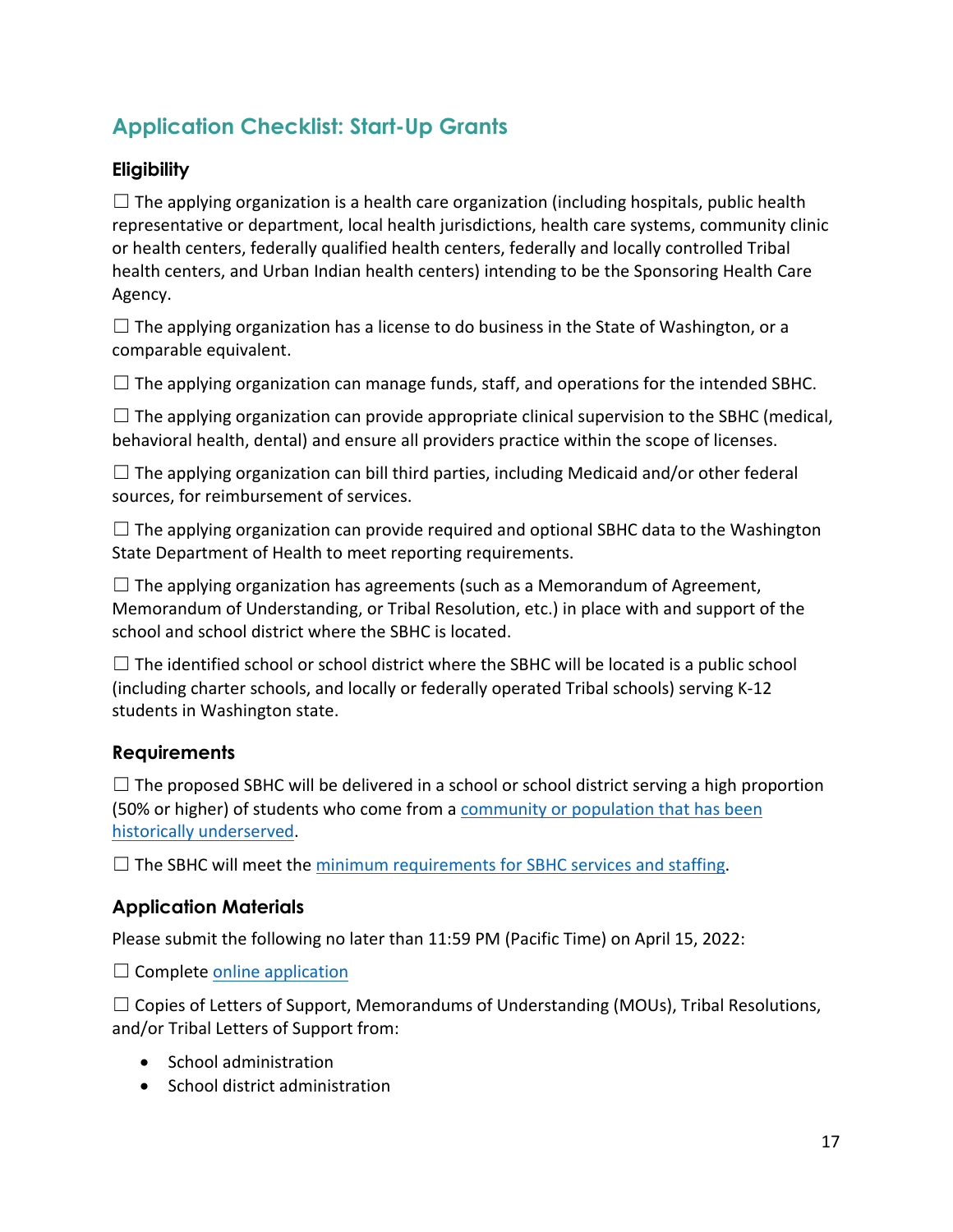- School nurse
- At least two organizations or representative groups demonstrating support from the community the SBHC will serve

 $\Box$  SBHC budget narrative and itemized budget (provided in online application) for fiscal year (July 1, 2022 – June 30, 2023), including funds from this RFA, matched funds, and any other funding sources. Additional and matched funding sources can be from any source, and can include equipment and site donations

□ Project workplan (provided in online application) that addresses all applicable scope of work [activities](#page-6-1) 

 $\Box$  Performance measure plan (provided in online application)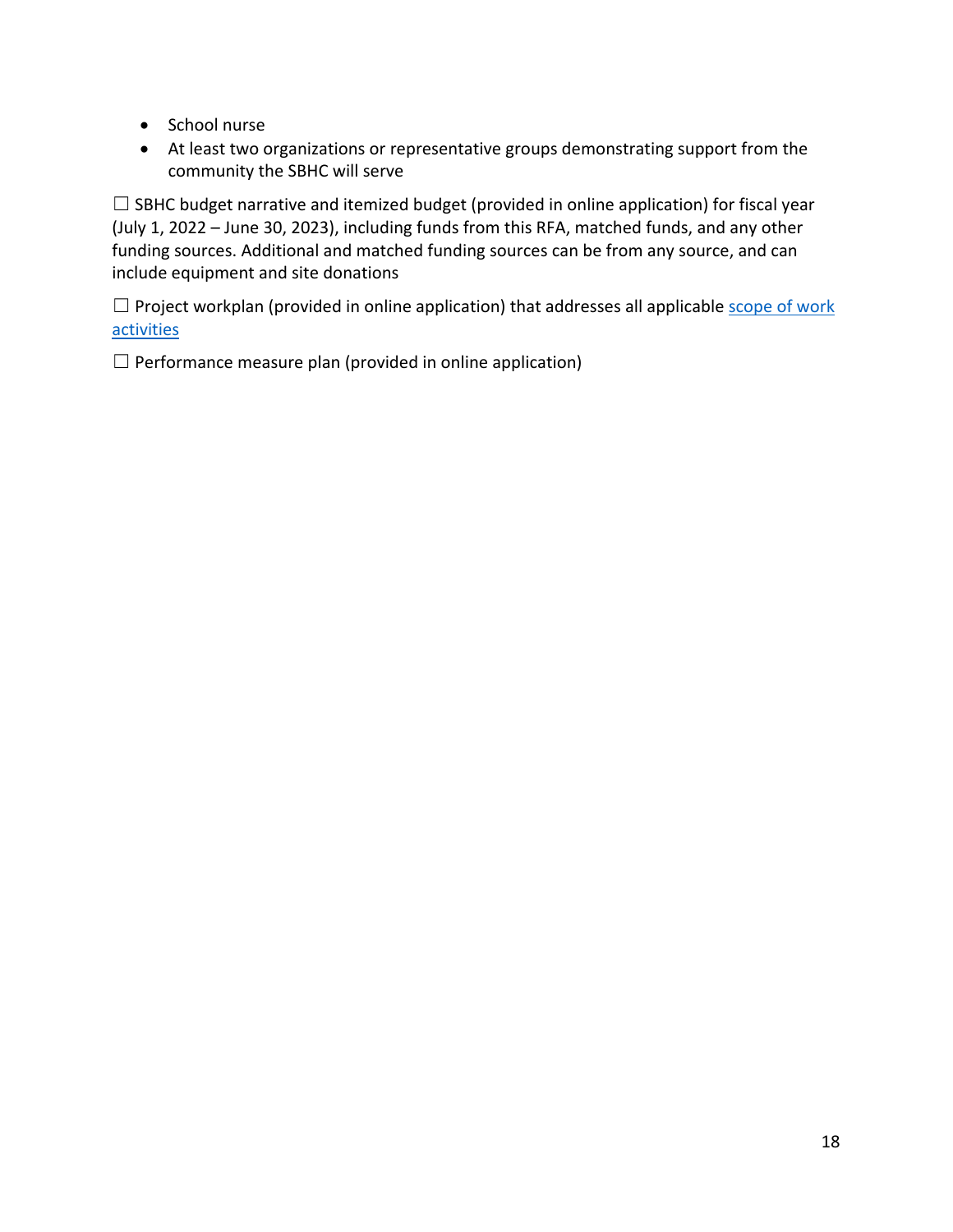## **Application Checklist: Operational, Expansion, and/or Improvement Grants**

### **Eligibility**

 $\Box$  The applying organization is a health care organization (including hospitals, public health representative or department, local health jurisdictions, health care systems, community clinic or health centers, federally qualified health centers, federally and locally controlled Tribal health centers, and Urban Indian health centers) intending to be the Sponsoring Health Care Agency.

 $\square$  The applying organization has a license to do business in the State of Washington, or a comparable equivalent.

 $\Box$  The applying organization can manage funds, staff, and operations for the SBHC.

 $\Box$  The applying organization can provide appropriate clinical supervision to the SBHC (medical, behavioral health, dental) and ensure all providers practice within the scope of licenses.

 $\Box$  The applying organization can bill third parties, including Medicaid and/or other federal sources, for reimbursement of services.

 $\Box$  The applying organization can provide required and optional SBHC data to the Washington State Department of Health to meet reporting requirements.

 $\Box$  The applying organization has agreements (such as a Memorandum of Agreement, Memorandum of Understanding, or Tribal Resolution, etc.) in place with and support of the school and school district where the SBHC is located.

 $\Box$  The identified school or school district where the SBHC is located is a public school (including charter schools, and locally or federally operated Tribal schools) serving K-12 students in Washington state.

### **Requirements**

 $\Box$  The proposed SBHC will be delivered in a school or school district serving a high proportion (50% or higher) of students who come from a [community or population that has been](#page-4-0)  [historically underserved.](#page-4-0)

 $\Box$  The SBHC will meet the [minimum requirements for SBHC services and staffing.](#page-2-0)

 $\Box$  The SBHC uses a healing-centered (trauma-informed) approach to care for SBHC patients.

 $\Box$  Your SBHC has a financial need for grant funds.

 $\Box$  Your SBHC is billing for and being reimbursed for services.

### **Application Materials**

Please submit the following no later than 11:59 PM (Pacific Time) on April 15, 2022:

 $\Box$  Complete [online application](https://redcap.link/SBHCgrantapplication)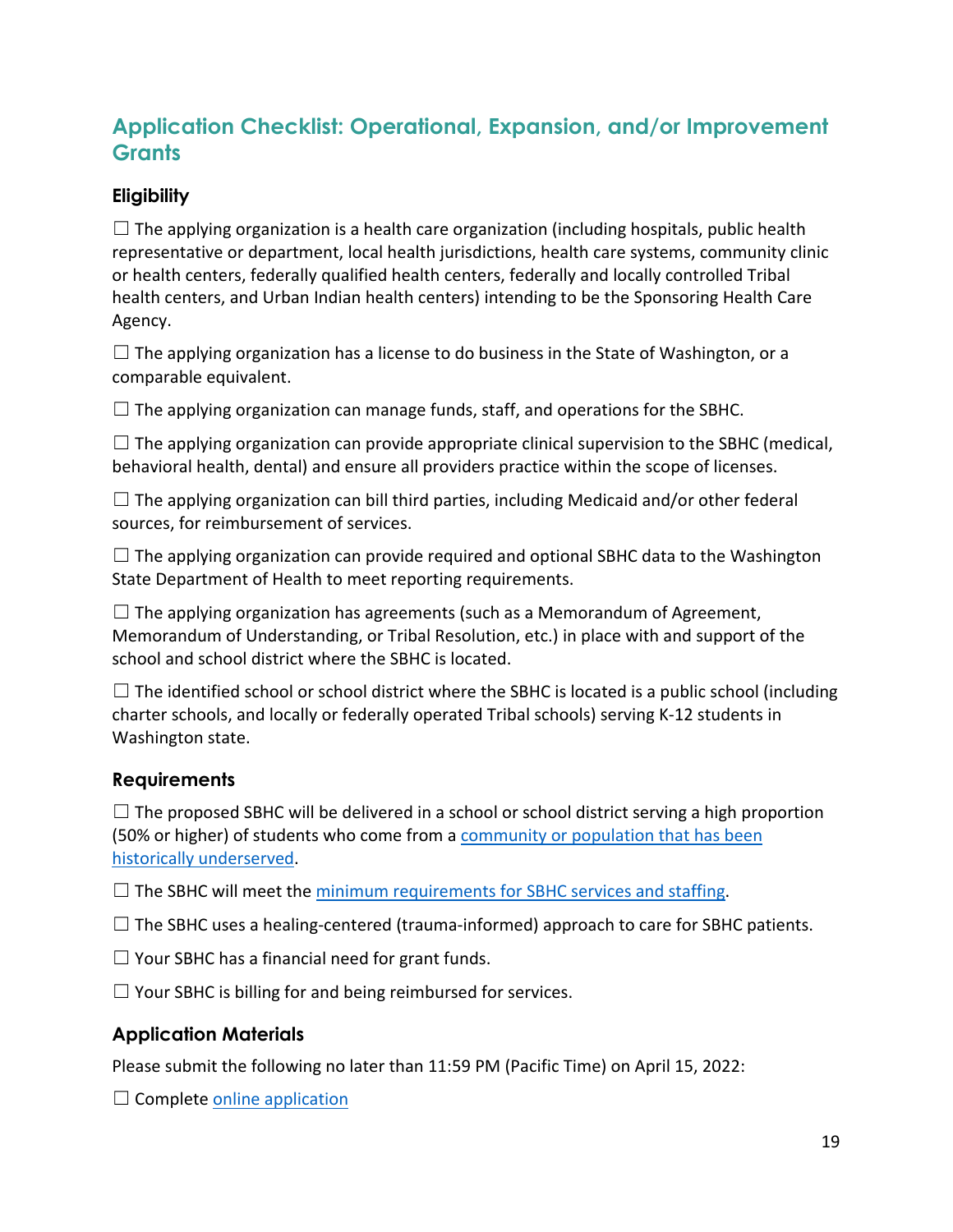☐ Copies of Letters of Support, Memorandums of Understanding (MOUs), Tribal Resolutions, and/or Tribal Letters of Support from:

- School administration
- School district administration
- School nurse
- At least two organizations or representative groups demonstrating support from the community the SBHC will serve

 $\Box$  SBHC budget narrative and itemized budget (provided in online application) for fiscal year (July 1, 2022 – June 30, 2023), including funds from this RFA, matched funds, and any other funding sources. Additional and matched funding sources can be from any source and can include equipment and site donations

 $\Box$  Project workplan (provided in online application) that addresses all applicable scope of work [activities](#page-8-0) 

 $\Box$  Performance measure plan (provided in online application)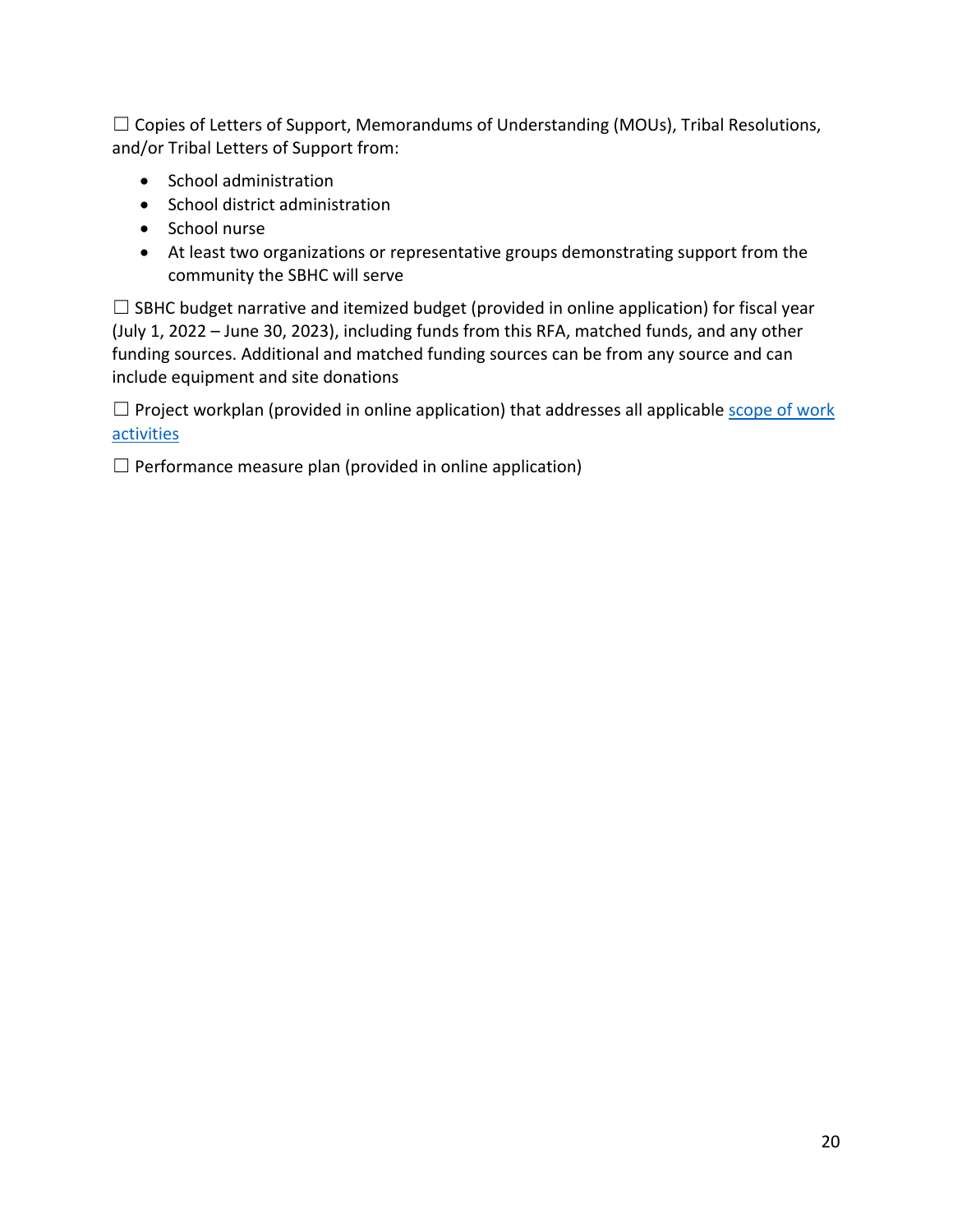### <span id="page-20-0"></span>**Appendix A: Grant Award Terms and Conditions**

If your application is selected, below are the terms and conditions for a grant award.

**GRANT REQUIREMENTS & STATEMENT OF WORK:** The Grantee shall furnish the necessary personnel, equipment, material and/or services and otherwise do all things necessary for or incidental to the performance of the work set forth in the Statement of Work.

**PAYMENT PROVISIONS:** Compensation for the work provided in accordance with this agreement has been established under the terms of RCW 39.34.130. The parties have estimated that the cost of accomplishing the work herein will not exceed **\$TBD**. Compensation includes but is not limited to all taxes, fees, surcharges, etc. Payment will not exceed this amount without a prior written amendment. DOH will authorize payment only upon satisfactory completion and acceptance of deliverables and for allowable costs as outlined in the statement of work and/or budget. Any work done outside of the period of performance shall be provided at no cost to DOH.

**BILLING PROCEDURE:** Payment to the Grantee for approved and completed work will be made by warrant or account transfer by DOH within 30 days of receipt of the invoice. Upon expiration of the agreement, any claim for payment not already made shall be submitted within 60 days after the expiration date or the end of the fiscal year, whichever is earlier.

#### **GRANTEE RESPONSIBILITIES:**

- A. The Grantee has full responsibility for the conduct of the project or activity supported under this award and for adherence to the award conditions. Although the Grantee is encouraged to seek the advice and opinion of DOH on special problems that may arise, such advice does not diminish the Grantee's responsibility for making sound scientific and administrative judgments and should not imply that the responsibility for operating decisions has shifted to DOH. The Grantee is responsible for notifying DOH about any significant problems relating to the administrative or financial aspects of the award.
- B. The requirements of this award are contained in the Grant Application, the General Terms and Conditions and Statement of Work unless otherwise specified in the award instrument. Certain applicable federal standards are incorporated by reference.
- C. By acceptance of this award, the Grantee agrees to comply with the applicable federal requirements and to the prudent management of all expenditures and actions affecting the award. Documentation for each expenditure or action affecting this award must reflect appropriate organizational reviews or approvals which should be made in advance of the action. Organizational reviews are intended to help assure that expenditures are allowable, necessary, and reasonable for the conduct of the project, and that the proposed action:
	- 1. Is consistent with the award terms and conditions;
	- 2. Represents effective utilization of resources; and
	- 3. Does not constitute a significant project change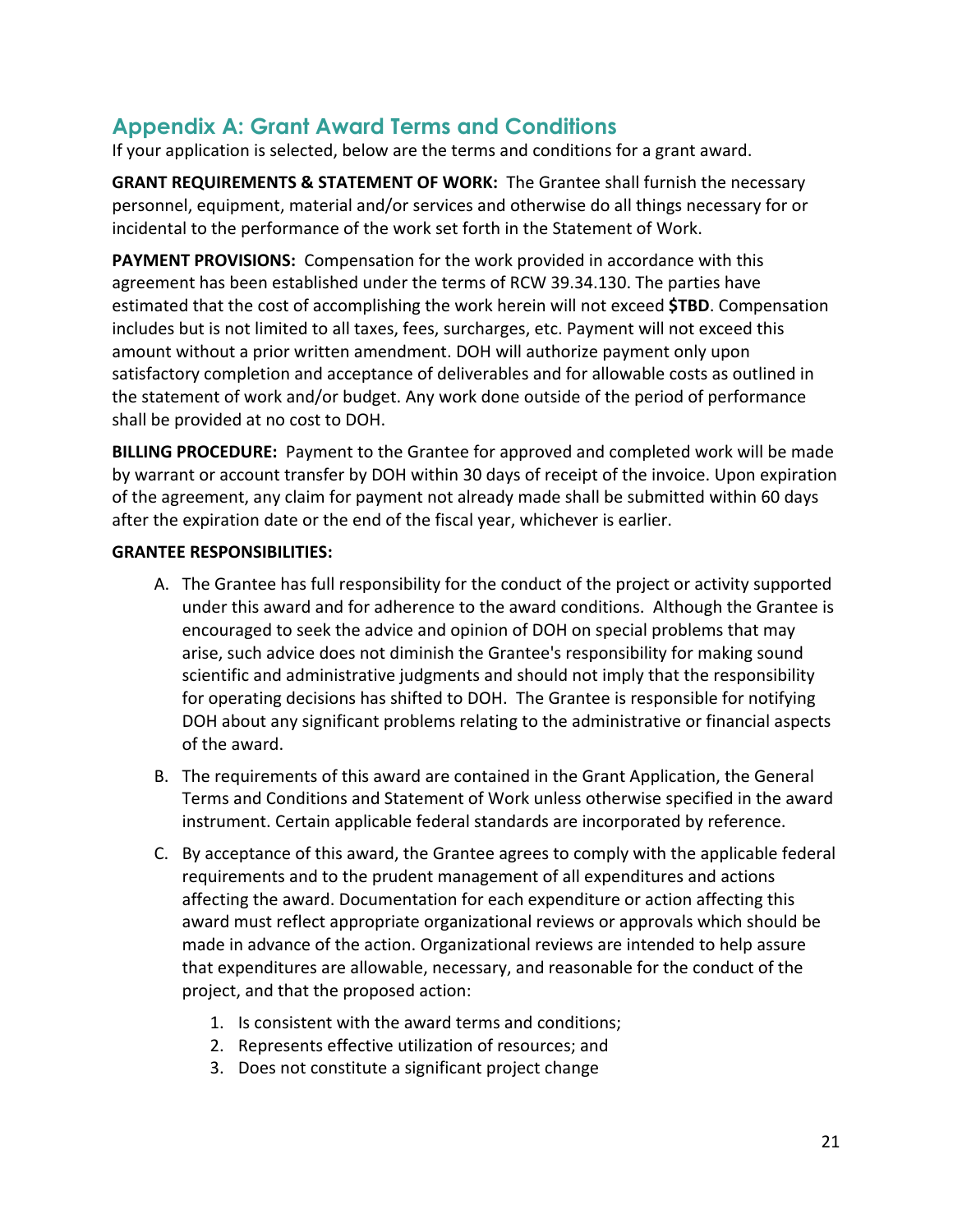**AGREEMENT ALTERATIONS AND AMENDMENTS:** This agreement may be amended by mutual agreement of the parties. Such amendments shall not be binding unless they are in writing and signed by personnel authorized to bind each of the parties. Only the Contracting Officer or his/her delegate shall have the express, implied, or apparent authority to alter, amend, modify, or waive any clause or condition of this agreement on behalf of DOH. No alteration, modification, or waiver of any clause or condition of this agreement is effective or binding unless made in writing and signed by authorized parties.

**AMERICANS WITH DISABILITIES ACT (ADA) OF 1990, PUBLIC LAW 101-336, also referred to as the "ADA" 28 CFR Part 35:** The Grantee must comply with the ADA, which provides comprehensive civil rights protection to individuals with disabilities in the areas of employment, public accommodations, state and local government services, and telecommunications.

**ASSIGNMENT:** The work to be provided under this Agreement, and any claim arising thereunder, is not assignable or delegable by either party in whole or in part, without the express prior written consent of the other party, which consent shall not be unreasonably withheld.

**CHANGE IN STATUS:** In the event of substantive change in the legal status, organizational structure, or fiscal reporting responsibility of the Grantee, Grantee agrees to notify DOH of the change. Grantee shall provide notice as soon as practicable, but no later than thirty days after such a change takes effect.

**CONFIDENTIALITY/SAFEGUARDING OF INFORMATION:** The use or disclosure by any party, either verbally or in writing, of any Confidential Information shall be subject to Chapter 42.56 RCW and Chapter 70.02 RCW, as well as other applicable federal and state laws and administrative rules governing confidentiality. Specifically, the Grantee agrees to limit access to Confidential Information to the minimum amount of information necessary, to the fewest number of people, for the least amount of time required to do the work. The obligations set forth in this clause shall survive completion, cancellation, expiration, or termination of this Agreement.

A. Notification of Confidentiality Breach

Upon a breach or suspected breach of confidentiality, the Grantee shall immediately notify the DOH Chief Information Security Officer [\(security@doh.wa.gov\)](mailto:security@doh.wa.gov). For the purposes of this Agreement, "immediately "shall mean within one business day.

The Grantee will take steps necessary to mitigate any known harmful effects of such unauthorized access including, but not limited to sanctioning employees, notifying subjects, and taking steps necessary to stop further unauthorized access. The Grantee agrees to indemnify and hold the Agency harmless for any damages related to unauthorized use or disclosure by the Grantee, its officers, directors, employees, Subgrantees or agents.

Any breach of this clause may result in termination of the agreement and the demand for return of all confidential information.

B. Subsequent Disclosure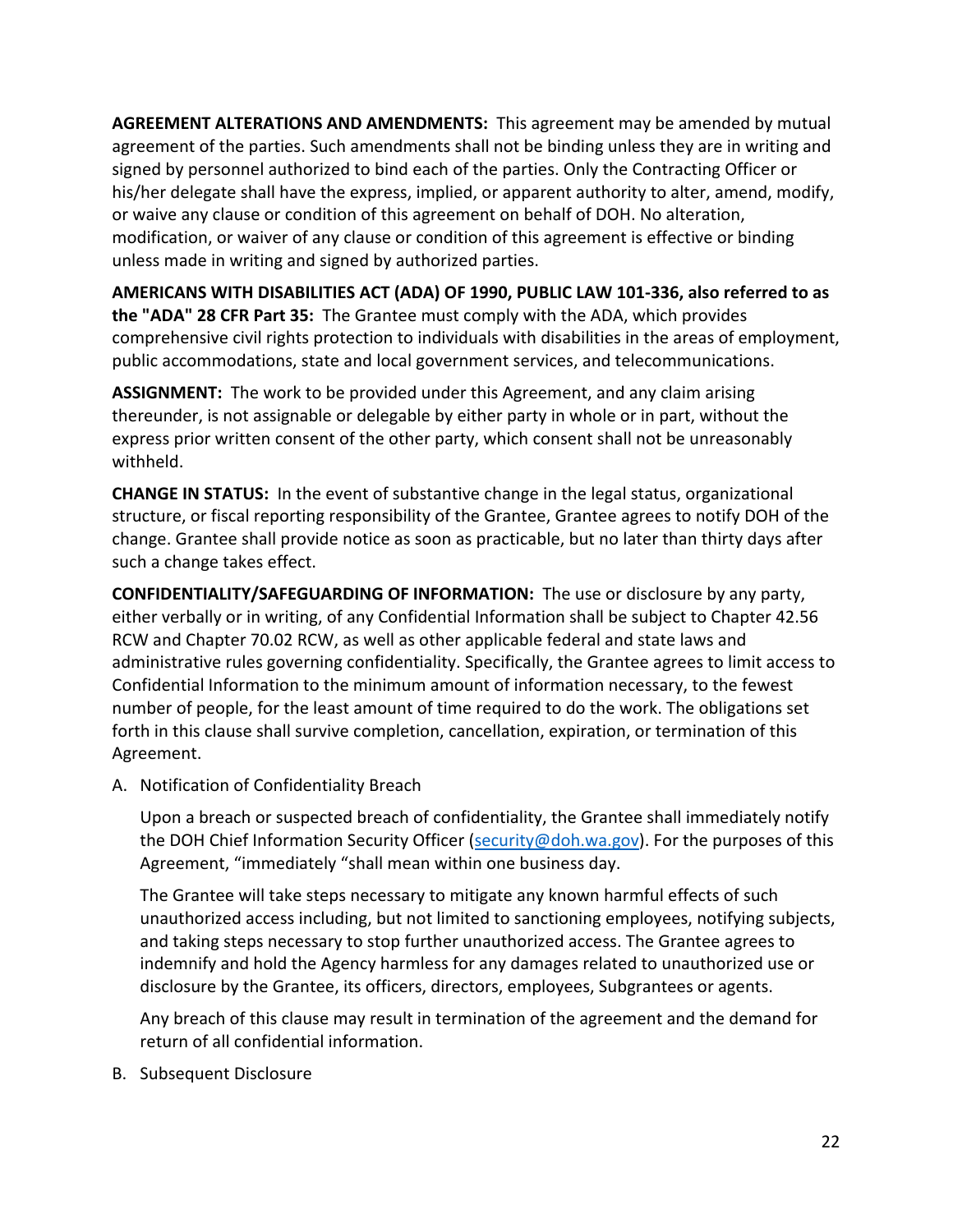The Grantee will not release, divulge, publish, transfer, sell, disclose, or otherwise make the Confidential Information known to any other entity or person without the express prior written consent of the Secretary of Health, or as required by law.

If responding to public record disclosure requests under RCW 42.56, the Grantee agrees to notify and discuss with the DOH Chief Information Security Officer requests for all information that are part of this Agreement, prior to disclosing the information. The Grantee further agrees to provide DOH a minimum of two calendar weeks to initiate legal action to secure a protective order under RCW 42.56.540.

**DEBARMENT:** The Contractor, by signature to this contract, certifies that the Contractor is not presently debarred, suspended, proposed for debarment, declared ineligible, or voluntarily excluded in any federal department or agency from participating in transactions. The Contractor agrees to include the above requirement in all subcontracts into which it enters to complete this contract.

**DISPUTES:** The parties shall use their best, good faith efforts to cooperatively resolve disputes and problems that arise in connection with this contract. Both parties will continue without delay to carry out their respective responsibilities under this contract while attempting to resolve the dispute under this section. When a genuine dispute arises between DOH and the Contractor regarding the terms of this agreement or the responsibilities imposed herein which cannot be resolved, either party may submit a request for non-binding mediation to the other party through the DOH Contracts Unit and the DOH Contracts Unit will notify the other party of the request for non-binding mediation. DOH Contracts will act as the initial coordination point and manage the non-binding mediation communication to and from the parties.

Each party agrees that DOH will identify three mediators who are neutral to both parties. Each party agrees that Contractor will identify one of the three mediators to engage in this process. Each party agrees that it will be responsible for one-half (1/2) the cost of the mediator. Each party agrees that the non-binding mediation will occur at a time and place convenient to all parties, including the mediator, and that preference is for the mediation to occur in Olympia or Tumwater, Washington. Each party agrees the mediation is non-binding.

A party's request for a non-binding mediation must:

- Be in writing,
- clearly state the disputed issues,
- state the relative positions of the parties, the Contractor's name, address, and his/her contact number, and the DOH Program Contract Manager.
- be mailed to ATTN: DOH Contracts and Procurement Director, P.O. Box 47905, Olympia, WA 98504-7905 within thirty (30) calendar days after the party could reasonably be expected to have knowledge of the issue which he/she now disputes, or
- be emailed to [DOHCON.MGMT@DOH.WA.GOV](mailto:DOHCON.MGMT@DOH.WA.GOV) with the subject line clearly displaying the contract number and the word "DISPUTE."

The non-binding mediation process constitutes the sole administrative remedy available under this contract. The parties agree that this resolution process shall precede any action in a judicial and quasi-judicial tribunal. Both parties have a duty and responsibility to pursue and engage in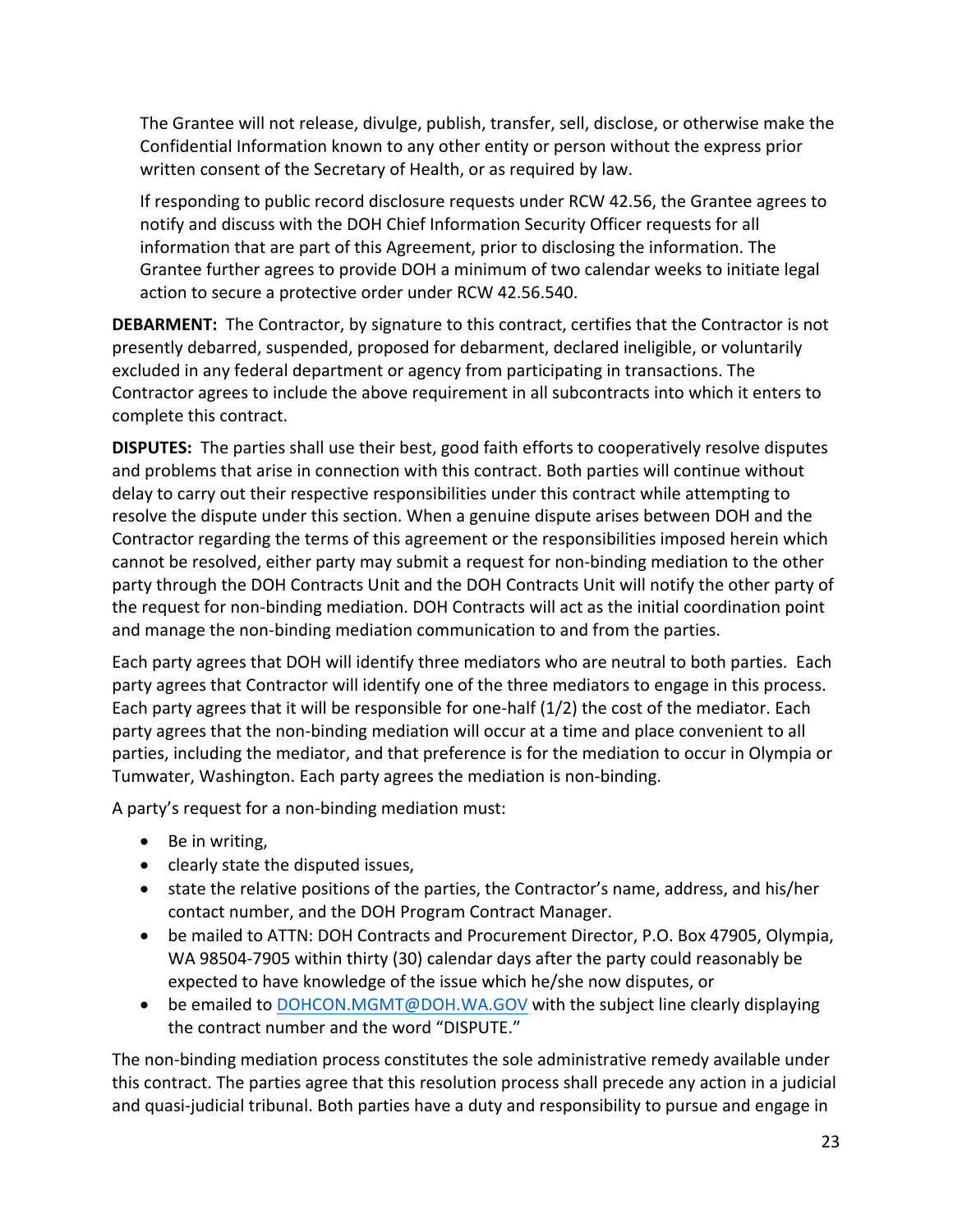non-binding mediation in a timely manner. However, the requesting party may pursue judicial or quasi-judicial action prior to the completion of non-binding mediation if the subject party unnecessarily delays or intentionally frustrates the mediation process.

**GOVERNANCE:** This agreement is entered into pursuant to and under the authority granted by the laws of the State of Washington and any applicable federal laws. The provisions of this agreement shall be construed to conform to those laws.

In the event of an inconsistency in the terms of this Agreement, or between its terms and any applicable statute or rule, the inconsistency shall be resolved by giving precedence in the following order:

- A. Federal statutes and regulations
- B. State statutes and regulations
- C. Agreement amendments
- D. The Agreement (in this order)
	- 1. Special Terms and Conditions (Exhibit C if used)
	- 2. Primary document (document that includes the signature page)
	- 3. Standard/General Terms and Conditions (Exhibit B)
	- 4. Statement of Work (Exhibit A)
	- 5. Contractor Vaccination Certification (Exhibit D)

**HOLD HARMLESS:** The Grantee shall defend, protect and hold harmless the State of Washington, DOH, or any employees thereof, from and against all claims, suits or action arising from any intentional or negligent act or omission of the Grantee or subgrantee, or agents of either, while performing under the terms of this agreement. Claims shall include, but not be limited to, assertions that the use or transfer of any software, book, document, report, film, tape or sound reproduction or material of any kind, delivered hereunder, constitutes an infringement of any copyright, patent, trademark, trade name, or otherwise results in an unfair trade practice.

**INDEPENDENT CAPACITY:** The employees or agents of each party who are engaged in the performance of this Agreement shall continue to be employees or agents of that party and shall not be considered for any purpose to be employees or agents of the other party.

**INDUSTRIAL INSURANCE COVERAGE:** The Grantee shall comply with the provisions of Title 51 RCW, Industrial Insurance. Prior to performing work under this agreement, the Grantee shall provide or purchase industrial insurance coverage for the Grantee's employees, as may be required of an "employer" as defined in Title 51 RCW and shall maintain full compliance with Title 51RCW during the course of this agreement. If the Grantee fails to provide industrial insurance coverage or fails to pay premiums or penalties on behalf of its employees as may be required by law, DOH may collect from the Grantee the full amount payable to the Industrial Insurance accident fund. DOH may deduct the amount owed by the Grantee to the accident fund from the amount payable to the Grantee by DOH under this agreement and transmit the deducted amount to the Department of Labor & Industries, Division of Insurance Services. This provision does not waive any of L&I's rights to collect from the Grantee.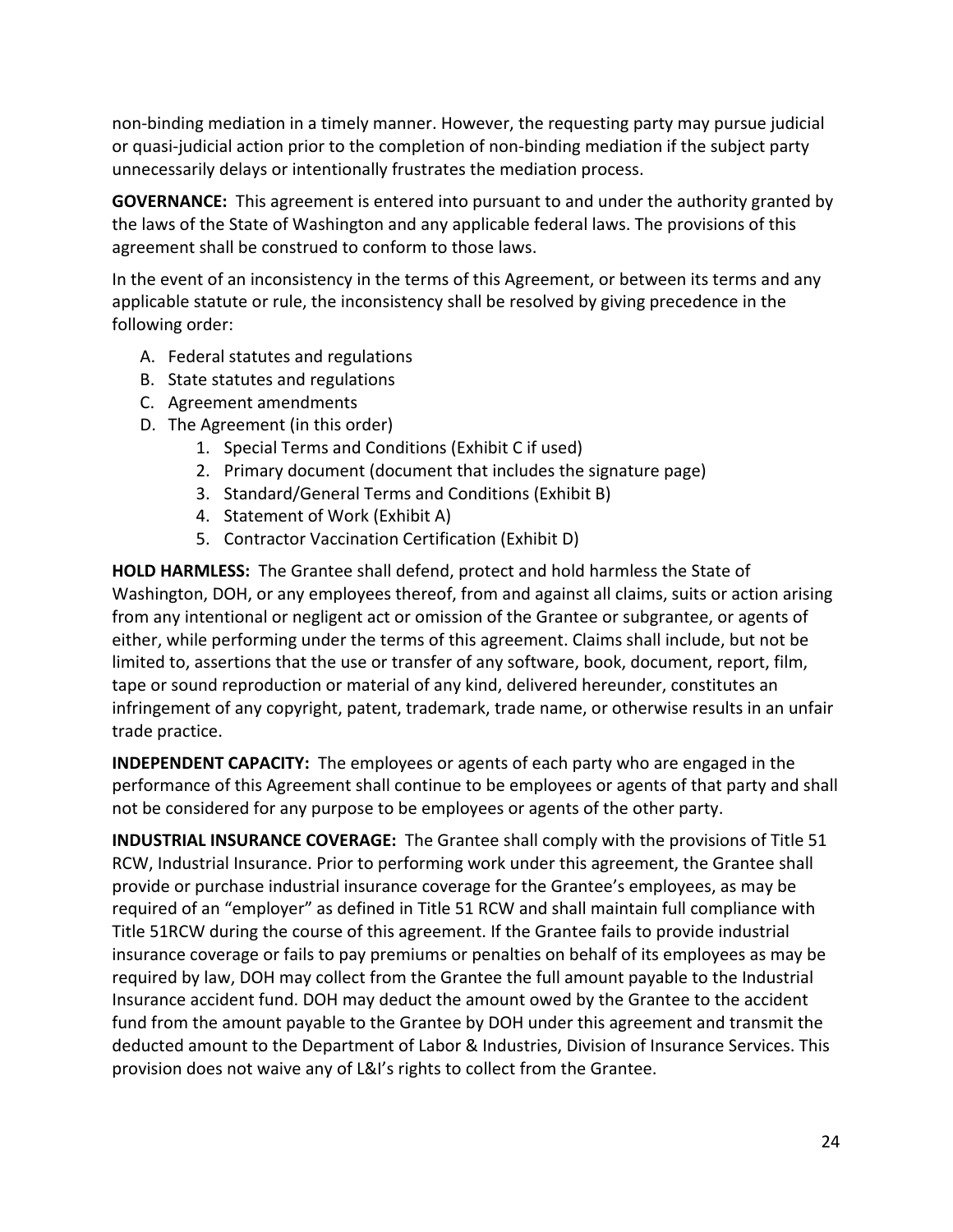Industrial insurance coverage through the Department of Labor & Industries is optional for sole proprietors, partners, corporate officers and others, per RCW 51.12.020.

**NONDISCRIMINATION:** During the performance of this agreement, the Grantee shall comply with all federal and state nondiscrimination laws, regulations and policies.

**NONDISCRIMINATION LAWS NONCOMPLIANCE:** In the event of the Grantee's noncompliance or refusal to comply with any nondiscrimination law, regulation, or policy, this agreement may be rescinded, canceled or terminated in whole or in part, and the Grantee may be declared ineligible for further grants with DOH. The Grantee shall, however, be given a reasonable time in which to cure this noncompliance. Any dispute may be resolved in accordance with the "Disputes" procedure set forth herein.

**RECORDS MAINTENANCE:** The parties to this agreement shall each maintain books, records, documents, and other evidence that sufficiently and properly reflect all direct and indirect costs expended by either party in the performance of the services described herein. These records shall be subject to inspection, review, or audit by personnel of both parties, other personnel duly authorized by either party, the Office of the State Auditor, and federal officials so authorized by law. All books, records, documents, and other material relevant to this Agreement will be retained for six years after expiration and the Office of the State Auditor, federal auditors, and any persons duly authorized by the parties shall have full access and the right to examine any of these materials during this period.

Records and other documents, in any medium, furnished by one party to this agreement to the other party, will remain the property of the furnishing party, unless otherwise agreed. The receiving party will not disclose or make available this material to any third parties without first giving notice to the furnishing party and giving it a reasonable opportunity to respond. Each party will utilize reasonable security procedures and protections to assure that records and documents provided by the other party are not erroneously disclosed to third parties.

**RIGHT OF INSPECTION:** The Grantee shall provide right of access to its facilities to DOH, or any of its officers, or to any other authorized agent or official of the State of Washington or the federal government, at all reasonable times, in order to monitor and evaluate performance, compliance, and/or quality assurance under this agreement. The Grantee shall make available information necessary for DOH to comply with the client's right to access, amend, and receive an accounting of disclosures of their confidential information according state and federal law. The Grantee's internal policies and procedures, books, and records relating to the safeguarding, use, and disclosure of confidential information obtained or used as a result of this agreement shall be made available to DOH and the U.S. Secretary of the Department of Health & Human Services, upon request.

**SAVINGS**: In the event funding from state, federal, or other sources is withdrawn, reduced, or limited in any way after the effective date of this agreement and prior to normal completion, DOH may terminate the Grant under the "Termination" clause, subject to renegotiation under those new funding limitations and conditions.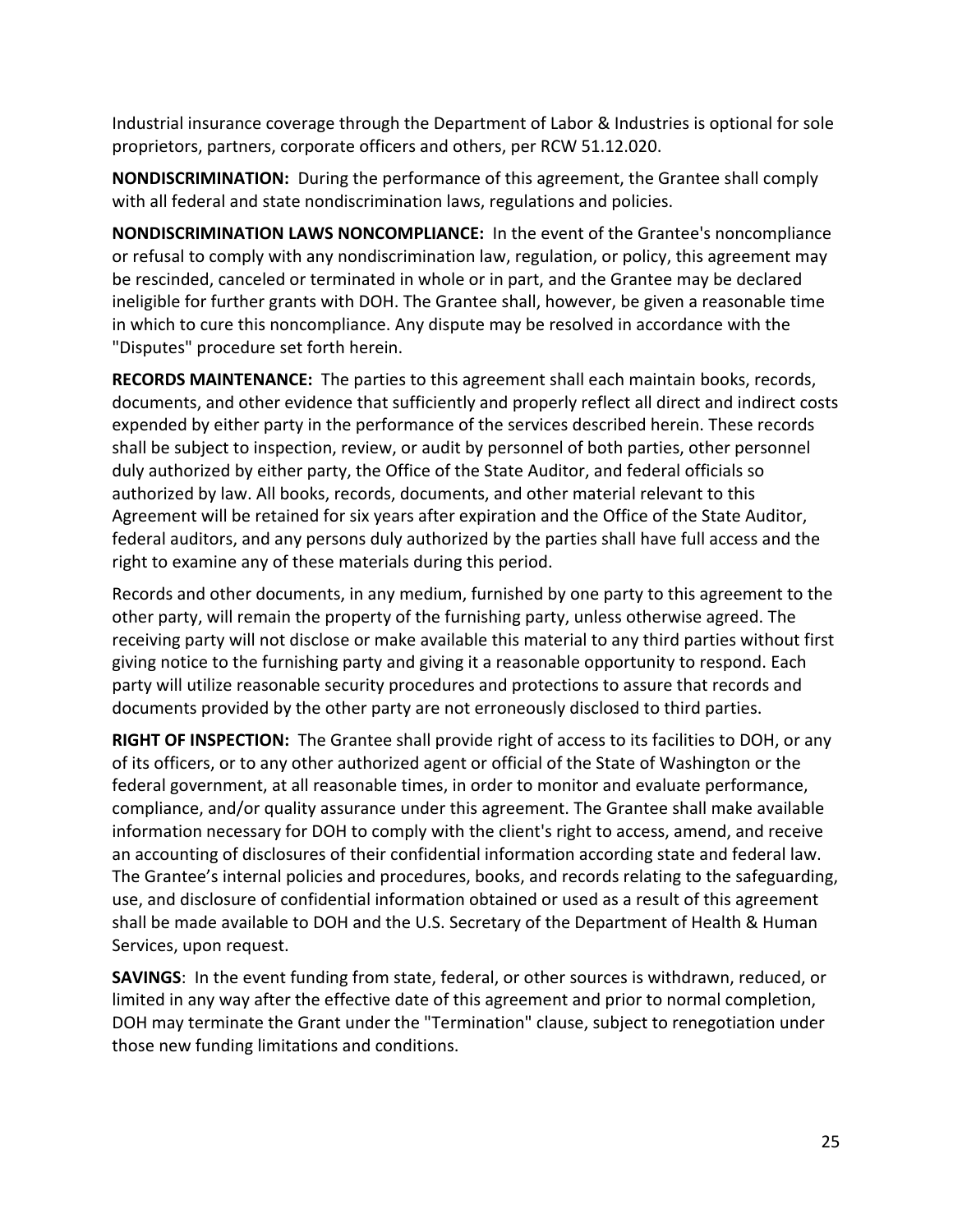**SECURITY OF INFORMATION:** Unless otherwise specifically authorized by the DOH Chief Information Security Officer, Contractor receiving confidential information under this contract assures that:

- Encryption is selected and applied using industry standard algorithms validated by the National Institute of Standards and Technology (NIST) Cryptographic Algorithm Validation Program against all information stored locally and off-site. Information must be encrypted both in-transit and at rest and applied in such a way that it renders data unusable to anyone but authorized personnel, and the confidential process, encryption key or other means to decipher the information is protected from unauthorized access.
- It is compliant with the applicable provisions of the Washington State Office of the Chief Information Officer (OCIO) policy 141, Securing Information Technology Assets, available at: [https://ocio.wa.gov/policy/securing-information-technology-assets.](https://ocio.wa.gov/policy/securing-information-technology-assets)
- It will provide DOH copies of its IT security policies, practices, and procedures upon the request of the DOH Chief Information Security Officer.
- DOH may at any time conduct an audit of the Contractor's security practices and/or infrastructure to assure compliance with the security requirements of this contract.
- It has implemented physical, electronic and administrative safeguards that are consistent with OCIO security standard 141.10 and ISB IT guidelines to prevent unauthorized access, use, modification or disclosure of DOH Confidential Information in any form. This includes, but is not limited to, restricting access to specifically authorized individuals and services through the use of:
	- o Documented access authorization and change control procedures;
	- o Card key systems that restrict, monitor, and log access;
	- $\circ$  Locked racks for the storage of servers that contain Confidential Information or use AES encryption (key lengths of 256 bits or greater) to protect confidential data at rest, standard algorithms validated by the National Institute of Standards and Technology (NIST) Cryptographic Algorithm Validation Program (CMVP);
	- $\circ$  Documented patch management practices that assure all network systems are running critical security updates within 6 days of release when the exploit is in the wild, and within 30 days of release for all others;
	- $\circ$  Documented antivirus strategies that assure all systems are running the most current antivirus signatures within 1 day of release;
	- $\circ$  Complex passwords that are systematically enforced and password expiration not to exceed 120 days, dependent user authentication types as defined in OCIO security standards;
	- $\circ$  Strong multi-factor authentication mechanisms that assure the identity of individuals who access Confidential Information;
	- o Account lock-out after 5 failed authentication attempts for a minimum of 15 minutes, or for Confidential Information, until administrator reset;
	- o AES encryption (using key lengths 128 bits or greater) session for all data transmissions, standard algorithms validated by NIST CMVP;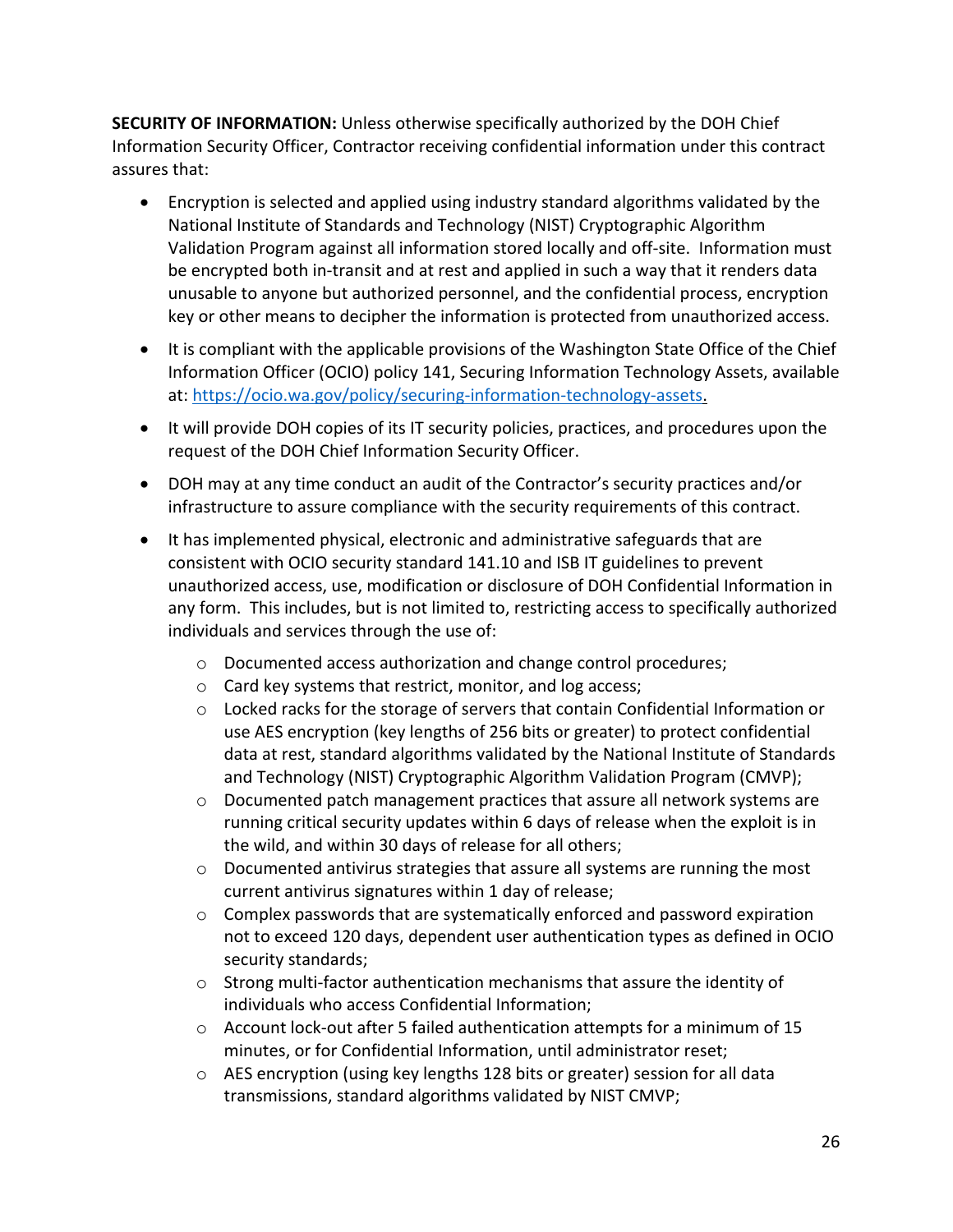- $\circ$  Firewall rules and network address translation that isolate database servers from web servers and public networks;
- $\circ$  Regular review of firewall rules and configurations to assure compliance with authorization and change control procedures;
- o Log management and intrusion detection/prevention systems;
- o A documented and tested incident response plan

Any breach of this clause may result in termination of the contract and the demand for return of all personal information.

**SEVERABILITY:** If any provision of this agreement or any provision of any document incorporated by reference shall be held invalid, such invalidity shall not affect the other provisions of this agreement which can be given effect without the invalid provision, if such remainder conforms to the requirements of applicable law and the fundamental purpose of this agreement, and to this end the provisions of this agreement are declared to be severable.

**SUBGRANTING:** Neither the Grantee, nor any subgrantee, shall enter into subgrants for any of the work contemplated under this agreement without prior written approval of DOH. In no event shall the existence of the subgrant operate to release or reduce the liability of the Grantee to DOH for any breach in the performance of the Grantee's duties. This clause does not include contracts of employment between the Grantee and personnel assigned to work under this agreement.

Additionally, the Grantee is responsible for ensuring that all terms, conditions, assurances, and certifications set forth in this agreement are carried forward to any subgrants.

**SURVIVABILITY:** The terms and conditions contained in this agreement will survive the completion, cancellation, termination, or expiration of the agreement.

**SUSPENSION OF PERFORMANCE AND RESUMPTION OF PERFORMANCE:** In the event funding from state, federal, or other sources is withdrawn, reduced, or limited in any way after the effective date of this agreement and prior to normal completion, DOH may give notice to Grantee to suspend performance as an alternative to termination. DOH may elect to give written notice to the Grantee to suspend performance when DOH determines that there is a reasonable likelihood that the funding insufficiency may be resolved in a timeframe that would allow performance to be resumed prior to the end date of this agreement. Notice may include notice by facsimile or email to the Grantee's representative. The Grantee shall suspend performance on the date stated in the written notice to suspend. During the period of suspension of performance each party may inform the other of any conditions that may reasonably affect the potential for resumption of performance.

When DOH determines that the funding insufficiency is resolved, DOH may give the Grantee written notice to resume performance and a proposed date to resume performance. Upon receipt of written notice to resume performance, Grantee will give written notice to DOH as to whether it can resume performance, and, if so, the date upon which it agrees to resume performance. If Grantee gives notice to DOH that it cannot resume performance, the parties agree that the agreement will be terminated retroactive to the original date of termination. If the date Grantee gives notice that it can resume performance is not acceptable to DOH, the